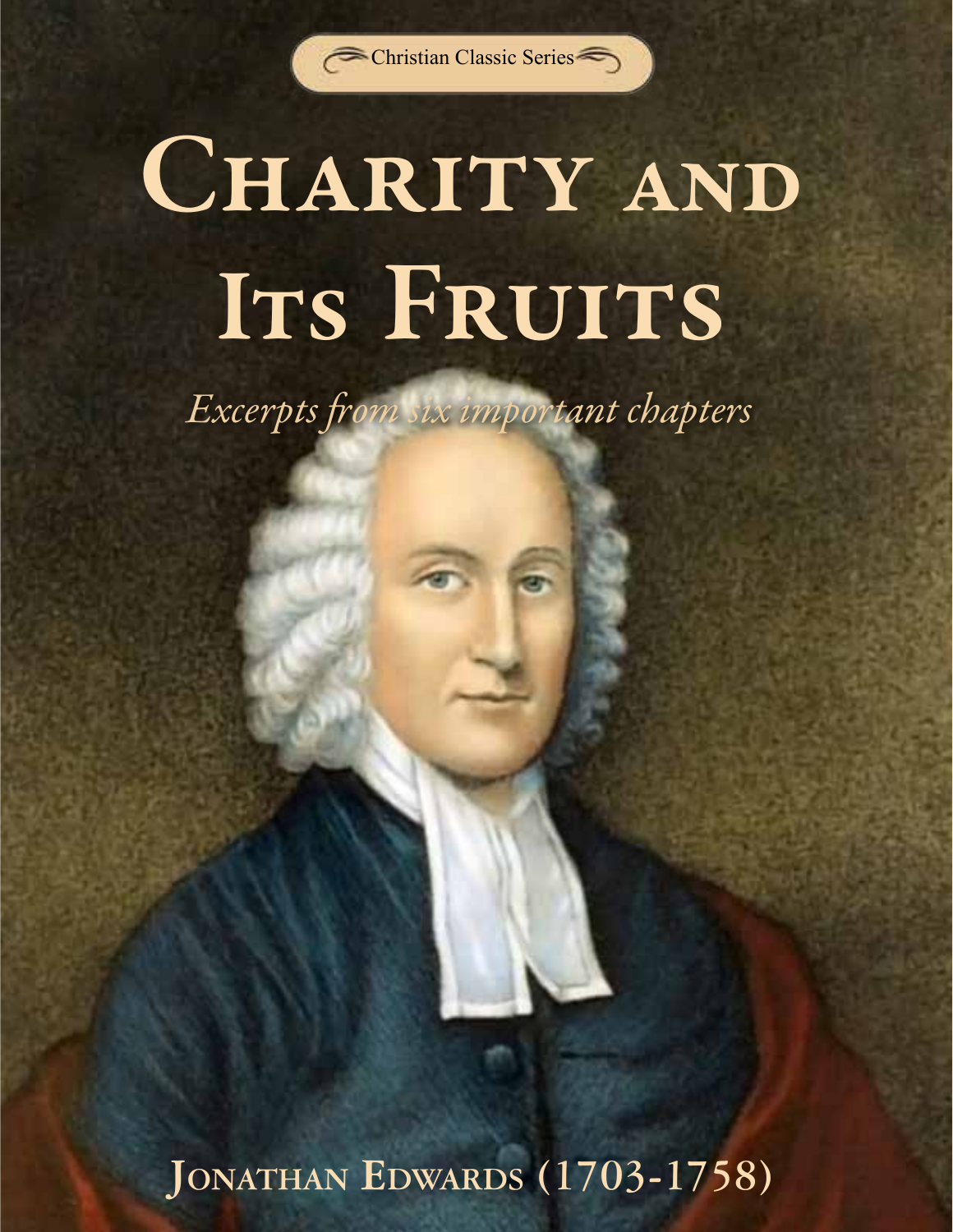# **CHARITY** AND ITS FRUITS

# **Contents**

| 3. The Spirit of Charity Is the Opposite of a Selfish Spirit 13     |  |
|---------------------------------------------------------------------|--|
| 4. The Spirit of Charity Is the Opposite of an Angry Spirit  16     |  |
| 5. The Spirit of Charity Is the Opposite of a Censorious Spirit  23 |  |
|                                                                     |  |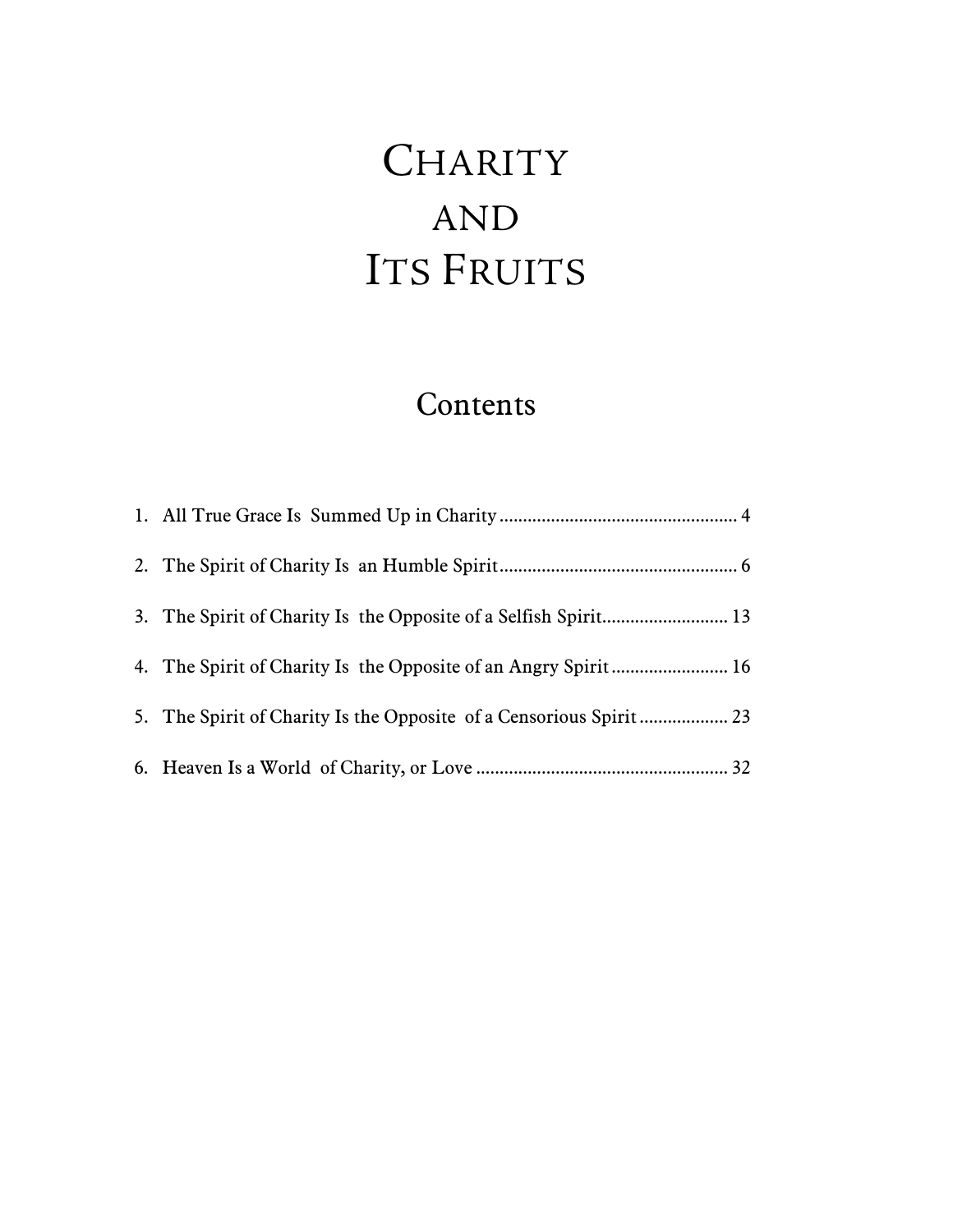This booklet is excerpted from *Charity and Its Fruits.* The messages were originally preached as a series of sermons by Jonathan Edwards from the pulpit of the Church of Northampton, Connecticut, in the year 1738.

| chapter title                       | original message number |
|-------------------------------------|-------------------------|
| All True Grace Summed up in Charity |                         |
| An Humble Spirit                    |                         |
| The Opposite of a Selfish Spirit    | 8                       |
| The Opposite of an Angry Spirit     | 9                       |
| The Opposite of a Censorious Spirit | 10                      |
| Heaven, A World of Love             | 16                      |

"Heaven, A World of Love," the last chapter herein (and also the last chapter of the original book) includes only a few pages of the original. The complete message is available from *Chapel Library* as a large booklet.

The entire book of 368 pages is reprinted as a paperback by *The Banner of Truth Trust,* available through most Christian bookstores.

This booklet is one of the **Classic Series** from *Chapel Library*—reprints of great classics from prior centuries*.* The series includes either entire works as paperbacks, or selected chapters as booklets, making them available at low cost to everyone. Titles in this series include:

| All of Grace $\star$           | C.H. Spurgeon |      | 1886 | 144 p          |
|--------------------------------|---------------|------|------|----------------|
| Attributes of God, The*        | A.W. Pink     | 1930 | 112  | p              |
| Bondage of the Will            | M. Luther     | 1525 | 24   | lb             |
| Calvin on Self-Denial          | J. Calvin     | 1536 | 28   | 1b             |
| Charity and Its Fruits         | J. Edwards    | 1738 | 40   | 1b             |
| God's Way of Holiness          | H. Bonar      | 1876 | 96   | p              |
| God's Way of Peace             | H. Bonar      | 1871 | 80   | p              |
| Heaven, a World of Love        | J. Edwards    | 1738 | 40   | 1b             |
| Holiness, part $1^{\star}$     | J.C. Ryle     | 1879 | 192  | p              |
| Holiness, part $2^{\star}$     | J.C. Ryle     | 1879 | 176  | p              |
| Holy Spirit, The $\star$       | A.W. Pink     | 1935 | 192  | p              |
| Pilgrim's Progress*            | J. Bunyan     | 1678 | 48   | 1 <sub>b</sub> |
| Saint's Knowledge of           | J. Bunyan     | 1689 | 80   | p              |
| Christ's Love, The             |               |      |      |                |
| Sovereignty of God, The        | A.W. Pink     | 1928 | 176  | p              |
| Thoughts for Young Men $\star$ | J.C. Ryle     | 1886 | 32   | 1b             |
| Words to Winners of Souls*     | H. Bonar      | 1866 | 40   | 1 <sub>b</sub> |
|                                |               |      |      |                |

\* study guide available from Mount Zion Bible Institute at the same address.

lb – large booklet, p – paperback (we can only send one paperback per free order)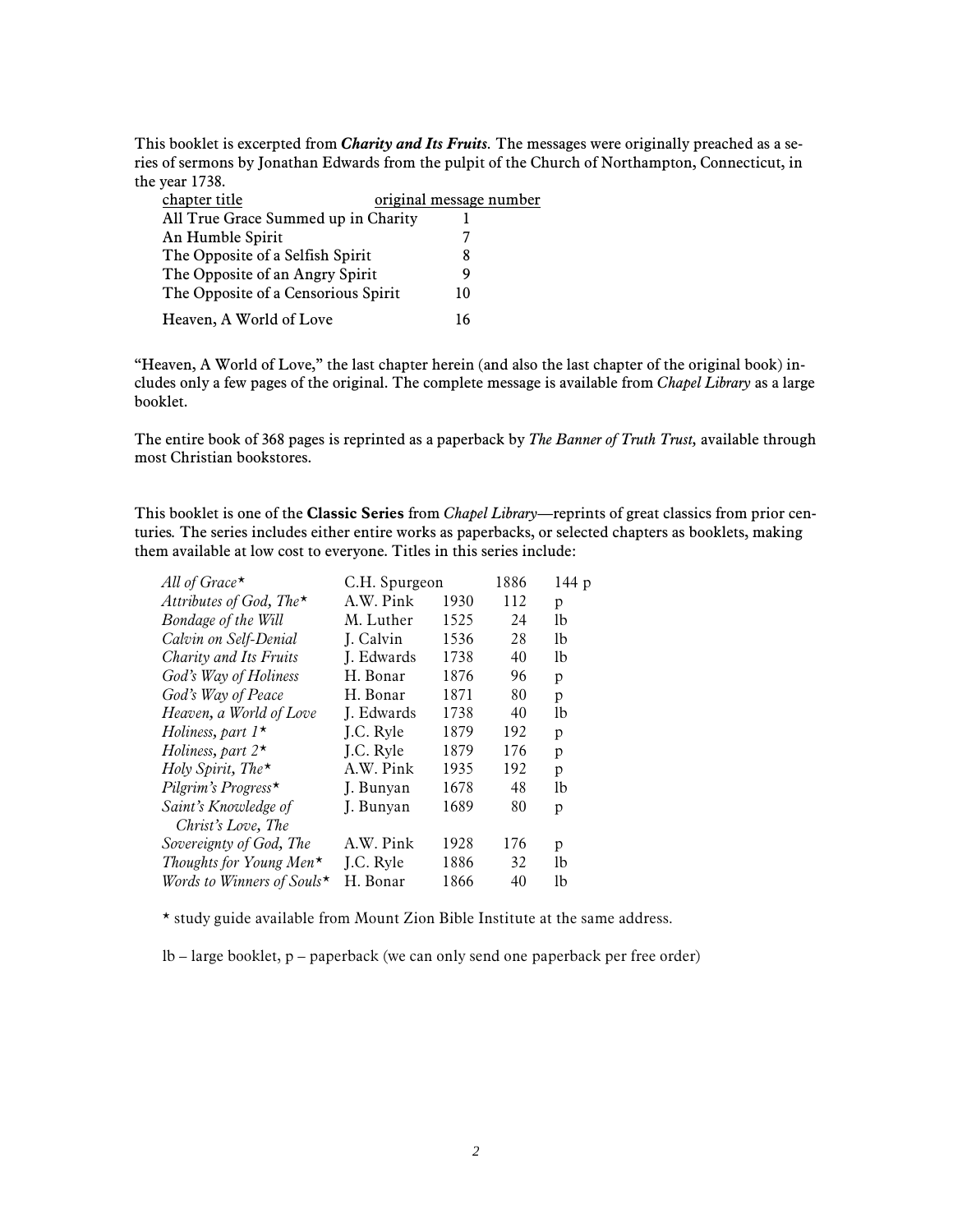© Copyright 2004 Chapel Library: annotations. Printed in the USA. Permission is expressly granted to reproduce this material by any means, provided

1. you do not charge beyond a nominal sum for cost of duplication

2. this copyright notice and all the text on this page are included.

Chapel Library is a faith ministry that relies entirely upon God's faithfulness. We therefore do not solicit donations, but we gratefully receive support from those who freely desire to give. Chapel Library does not necessarily agree with all doctrinal positions of the authors it publishes.

**Worldwide**, please download material without charge from our website, or contact the international distributor as listed there for your country.

In **North America**, for additional copies of this booklet or other Christ-centered materials from prior centuries, please contact

#### **CHAPEL LIBRARY 2603 West Wright Street Pensacola, Florida 32505 USA**

*Phone: (850) 438-6666* • *Fax: (850) 438-0227 [chapel@mountzion.org](mailto:chapel@mountzion.org)* • *[www.ChapelLibrary.org](http://www.chapellibrary.org/)*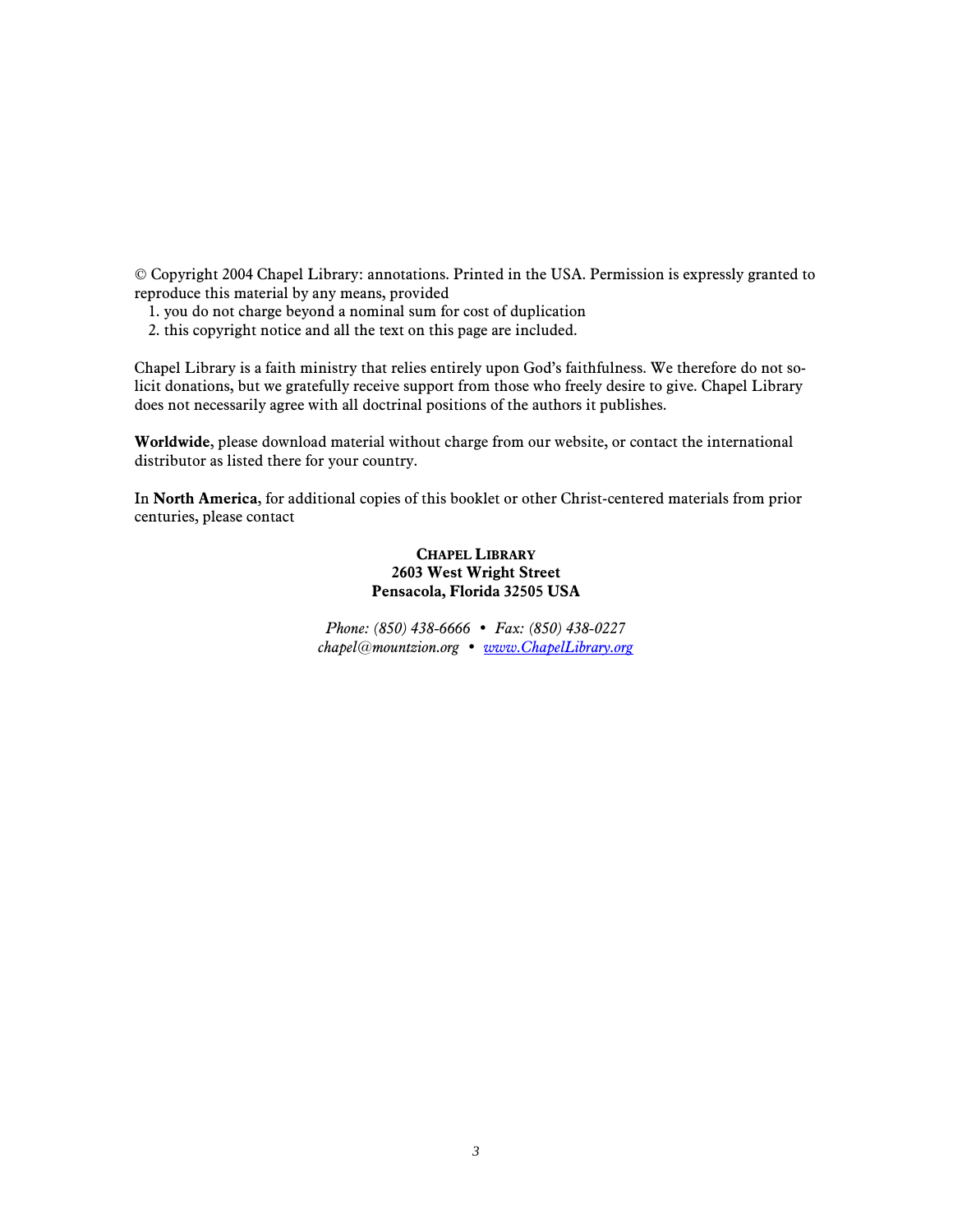# <span id="page-4-0"></span>1. All True Grace Is Summed Up in Charity

# 1 Corinthians 13:1-13

- *Though I speak with the tongues of men and of angels, and have not charity, I am become as sounding brass, or a tinkling cymbal.*
- *And though I have the gift of prophecy, and understand all mysteries, and all knowledge; and though I have all faith, so that I could remove mountains, and have not charity, I am nothing.*

*And though I bestow all my goods to feed the poor, and though I give my body to be burned, and have not charity, it profiteth me nothing.* 

- *Charity suffereth long, and is kind; charity envieth not; charity vaunteth not itself, is not puffed up,*
- *Doth not behave itself unseemly, seeketh not her own, is not easily provoked, thinketh no evil;*
- *Rejoiceth not in iniquity, but rejoiceth in the truth; Beareth all things, believeth all things, hopeth all things, endureth all things.*
- *Charity never faileth: but whether there be prophecies, they shall fail; whether there be tongues, they shall cease; whether there be knowledge, it shall vanish away.*
- *For we know in part, and we prophesy in part. But when that which is perfect is come, then that which is in part shall be done away.*
- *When I was a child, I spake as a child, I understood as a child, I thought as a child: but when I became a man, I put away childish things.*
- *For now we see through a glass, darkly; but then face to face: now I know in part; but then shall I know even as also I am known.*
- *And now abideth faith, hope, charity, these three; but the greatest of these is charity."*

 $\Gamma$  N these words we observe that something is spoken of as of special importance, and as peculiarly essential in Christians, which the apostle calls *charity*. And this charity, we find, is abundantly insisted on in the New Testament by Christ and His apostles more insisted on, indeed, than any other virtue. I

But, then, the word "charity," as used in the New Testament, is of much more extensive signification than as it is used generally in common discourse. What persons very often mean by "charity," in their ordinary conversation, is a disposition to hope and think the best of others, and to put a good construction on their words and behavior. Sometimes the word is used for a disposition to give to the poor.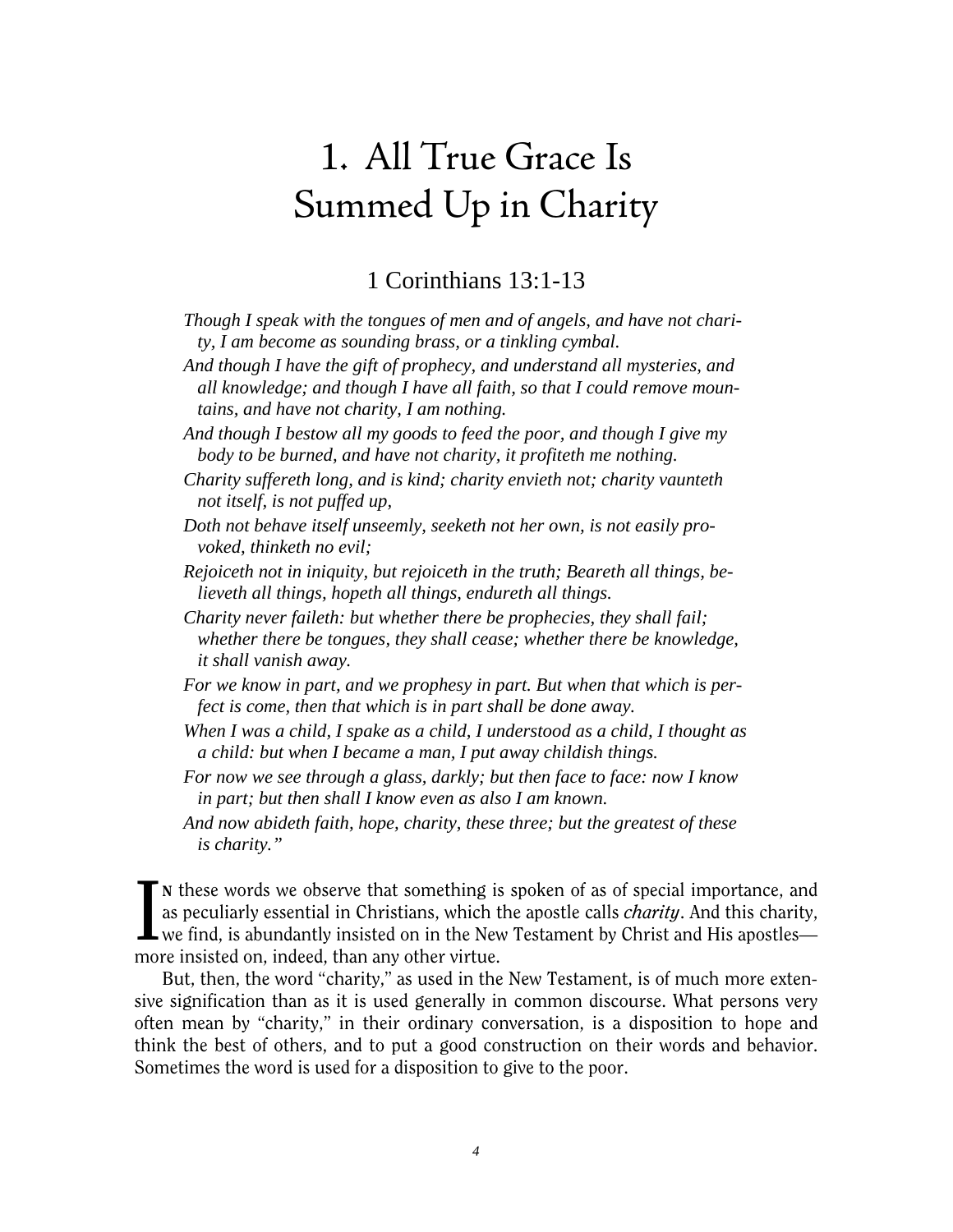But these things are only certain particular branches or fruits of that great virtue of charity which is so much insisted on throughout the New Testament. The word properly signifies *love,* or *that disposition or affection whereby one is dear to another;* and the original *agape* which is here translated "charity," might better have been rendered "love," for that is the proper English of it. So that by charity in the New Testament is meant the very same thing as Christian love. Though it be more frequently used for love to men, yet sometimes it is used to signify not only love to men, but love to God.

Love will dispose our hearts to submission to the will of God, for we are more willing that the will of those we love should be done, than of others. We naturally desire that we should be agreeable to them. True love to God will dispose the heart to acknowledge God's right to govern, and that He is worthy to do it, and so will dispose to submission. Love to God will dispose us to walk humbly with Him, for he that loves God will be disposed to acknowledge the vast distance between God and himself. It will be agreeable to such a one to exalt God, and set Him on high above all and to lie low before Him. A true Christian delights to have God exalted on his own abasement, because he loves Him. He is willing to own that God is worthy of this and it is with delight that he casts himself in the dust before the Most High from his sincere love to Him.

A due consideration of the nature of love will show that it also disposes men to all duties towards their neighbors. If men have a sincere love to their neighbors it will dispose them to all acts of justice towards those neighbors—for real love and friendship always dispose us to give those we love their due and never to wrong them—"Love worketh no ill to his neighbor" (Rom 13:10). Love will dispose to walk humbly amongst men; for a real and true love will incline us to high thoughts of others and to think them better than ourselves. It will dispose men to honor one another, for all are naturally inclined to think highly of those they love, and to give them honor; so that by love are fulfilled these precepts, "Honor all men" (1Pe 2:17), and "Let nothing be done through strife or vain-glory; but in lowliness of mind, let each esteem other better than themselves" (Phi 2:3).

Love will dispose men to meekness and gentleness in their carriage toward their neighbors, and not to treat them with passion or violence or heat of spirit; but with moderation and calmness and kindness. It will check and restrain everything like a bitter spirit; for love has no bitterness in it, but is a gentle and sweet disposition and affection of the soul. It will prevent broils and quarrels, and will dispose men to peaceableness and to forgive injurious treatment received from others; as it is said in Proverbs 10:12, "Hatred stirreth up strifes: but love covereth all sins."

Our subject exhorts us to seek a spirit of love, to grow in it more and more, and very much to abound in the works of love. If love is so great a thing in Christianity, so essential and distinguishing, yea, the very sum of all Christian virtue, then surely those that profess themselves Christians should live in love and abound in the works of love, for no works are so becoming as those of love. If you call yourself a Christian, where are your works of love? If this divine and holy principle is in you and reigns in you, will it not appear in your life in works of love? Consider what deeds of love have you done? Do you love God? What have you done for Him, for His glory, and for the advancement of His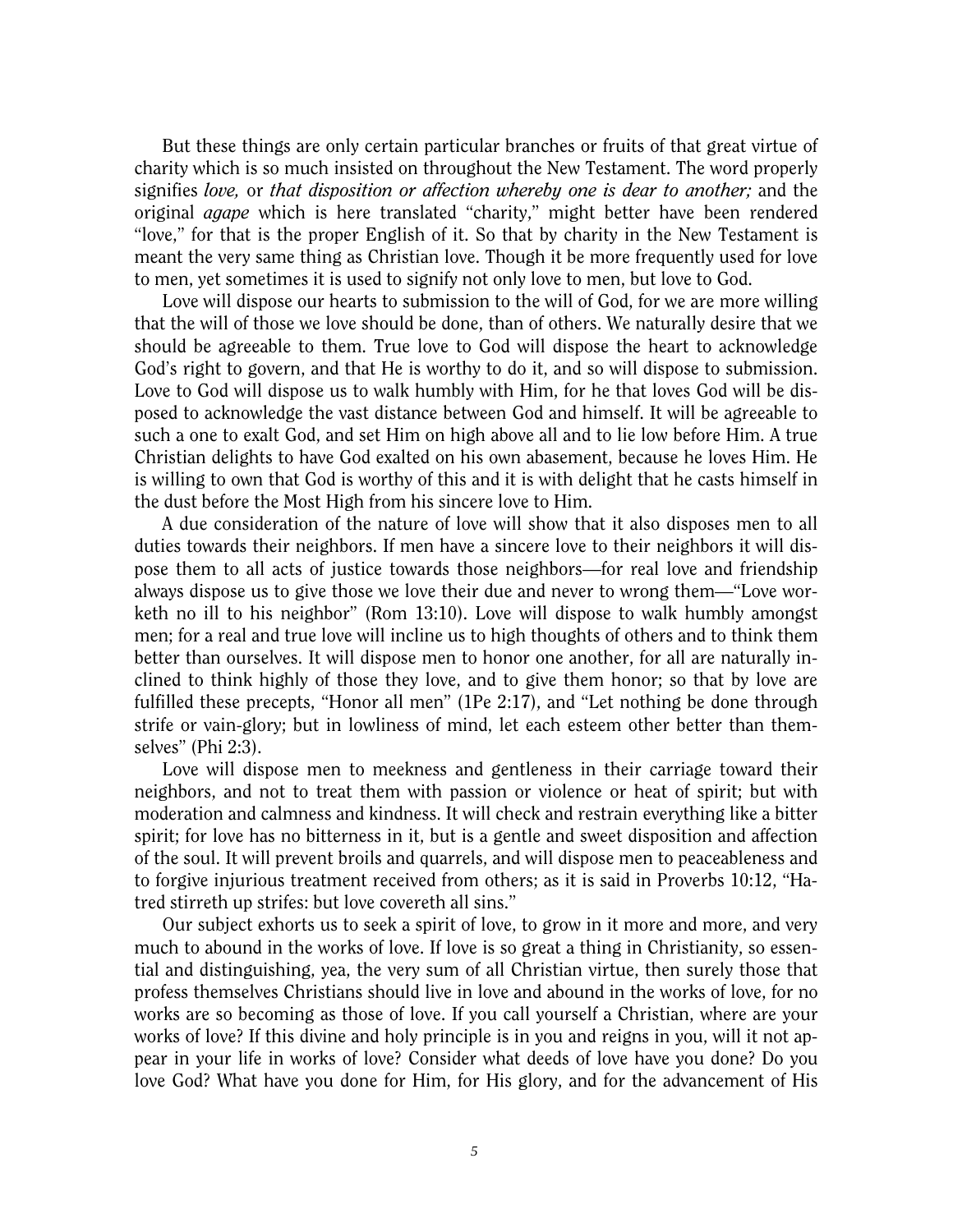kingdom in the world? And how much have you denied yourself to promote the Redeemer's interest among men? Do you love your fellow men? What have you done for them? Consider your former defects in these respects and how becoming it is in you as a Christian hereafter to abound more in deeds of love.

Do not make an excuse that you have not opportunities to do anything for the glory of God, for the interest of the Redeemer's kingdom, and for the spiritual benefit of your neighbors. If your heart is full of love, it will find vent; you will find or make ways enough to express your love in deeds. When a fountain abounds in water it will send forth streams. Consider that as a principle of love is the main principle in the heart of a real Christian, so the labor of love is the main business of the Christian life.

<span id="page-6-0"></span>Let every Christian consider these things. May the Lord give you understanding in all things and make you sensible what spirit it becomes you to be of. May He dispose you to such an excellent, amiable, and benevolent life, as is answerable to such a spirit, that you may not love only "in word and tongue, but in deed and truth."

# 2. The Spirit of Charity Is an Humble Spirit

*"Charity vaunteth not itself, is not puffed up, doth not behave itself unseemly."—*1 Corinthians 13:4-5

In the words of the text, we may observe, that a spirit of Christian love is spoken of as the opposite of a proud behavior, and that two degrees of such a behavior are mentioned. The higher degree is expressed by a man's "vaunting himself," that is, by his so carrying himself as to show plainly that he glories in what he has, or is. The lower degree is expressed by his "behaving himself unseemly," that is, by his not conducting himself in a becoming and decent manner in the enjoyment of his prosperity, but so acting as to show that he thinks the mere fact of his being prosperous exalts him above others. And the spirit of charity or love is spoken of, as opposed not only to a proud behavior, but to a proud spirit, or pride in the heart, for charity "is not puffed up." The doctrine we are taught, then, in these words, is this: *the spirit of charity, or Christian love, is an humble spirit.*

In speaking to this doctrine, I would show:

- I. What humility is; and,
- II. How a Christian spirit, or the spirit of charity, is an humble spirit.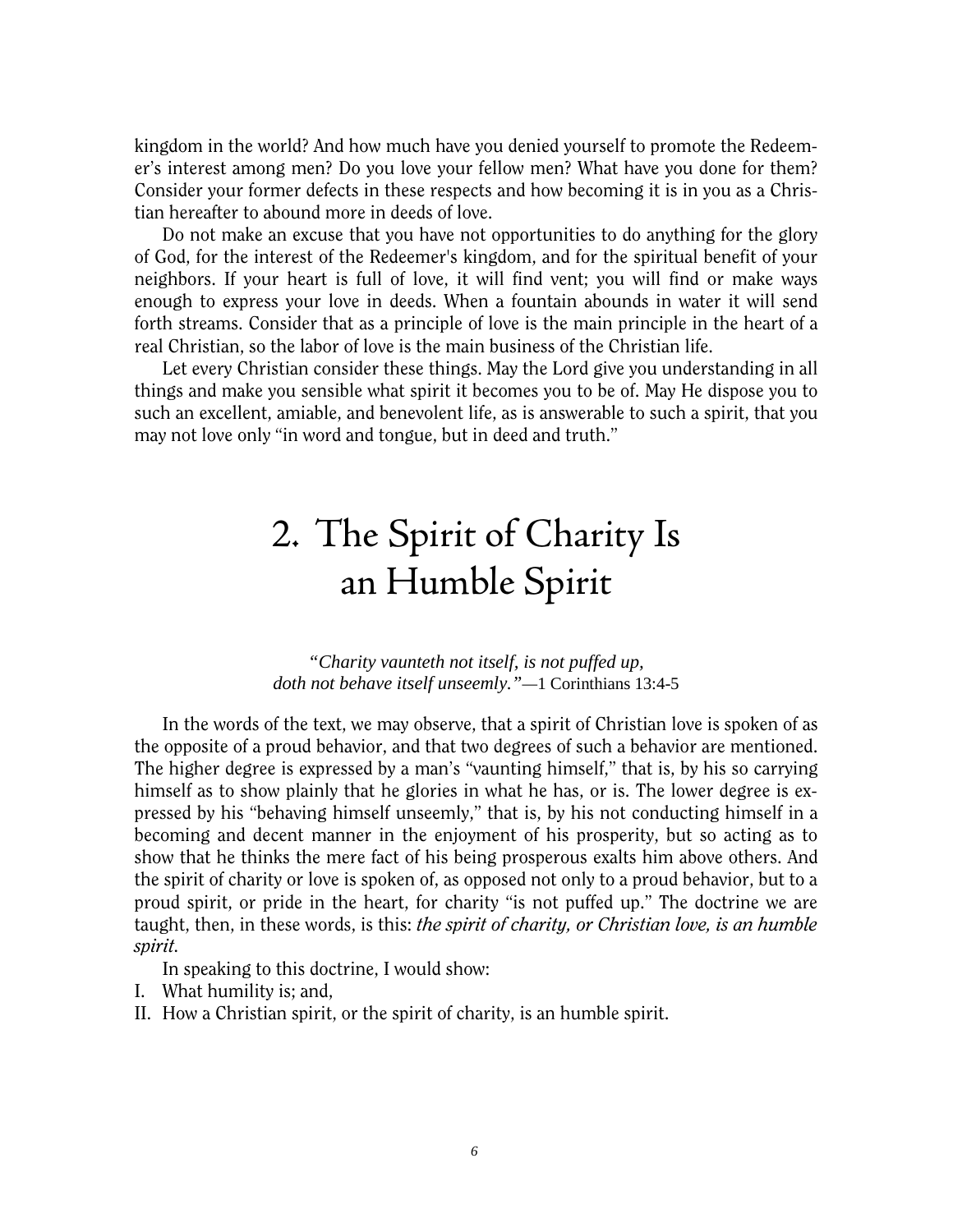# I. What Humility Is

Humility may be defined to be a habit of mind and heart 1) corresponding to our comparative unworthiness and vileness before God, or a sense of our own comparative meanness<sup>[1](#page-7-0)</sup> in His sight, and 2) with the disposition to a behavior answerable thereto. The first thing in humility is,

## *1. A sense of our own comparative meanness*

Humility is an excellence proper to all created intelligent beings, for they are all infinitely little and mean<sup>1</sup> before God, and most of them are in some way mean and low in comparison with some of their fellow creatures. Humility implies a compliance with that rule of the apostle, that we think not of ourselves more highly than we ought to think, but that we think soberly, according as God hath dealt to everyone of us the measure, not only of faith, but of other things (Rom 12:3). And this humility, as a virtue in men, implies a sense of their own comparative meanness, both as compared with their fellow creatures and as compared with God.

As compared with God, a truly humble man is sensible of the small extent of his own knowledge, and the great extent of his ignorance, and the small extent of his understanding. He is sensible of his weakness. How little his strength is, and how little he is able to do. He is sensible of his natural distance from God: of his dependence on Him, of the insufficiency of his own power and wisdom, and that it is by God's power that he is upheld and provided for. He is sensible that he needs God's wisdom to lead and guide him, and His might to enable him to do what he ought to do for Him. He is sensible of his subjection to God, and that God's greatness does properly consist in His authority, whereby He is the sovereign Lord and King over all. He is willing to be subject to that authority, as feeling that it becomes him to submit to the divine will, and yield in all things to God's authority. Man had this sort of comparative littleness before the fall. He was then infinitely little and mean in comparison with God. But his natural meanness has become much greater since the fall, for the moral ruin of his nature has greatly impaired his natural faculties, though it has not extinguished them.

The truly humble man, since the fall, is also sensible of his *moral* meanness and vileness. This consists in his sinfulness. His *natural* meanness is his *littleness as a creature;* his *moral* meanness is his *vileness and filthiness as a sinner.* Unfallen man was infinitely distant from God in his natural qualities or attributes. Fallen man is infinitely distant from him also as sinful, and thus filthy. And a truly humble person is in some measure sensible of his comparative meanness in this respect, that he sees how exceedingly polluted he is before an infinitely holy God, in whose sight the heavens are not clean.

As humility consists in a sense of our comparative meanness, so it implies,

<span id="page-7-0"></span>**meanness, mean** – lacking dignity of mind; destitute of honor; despicable; of little value.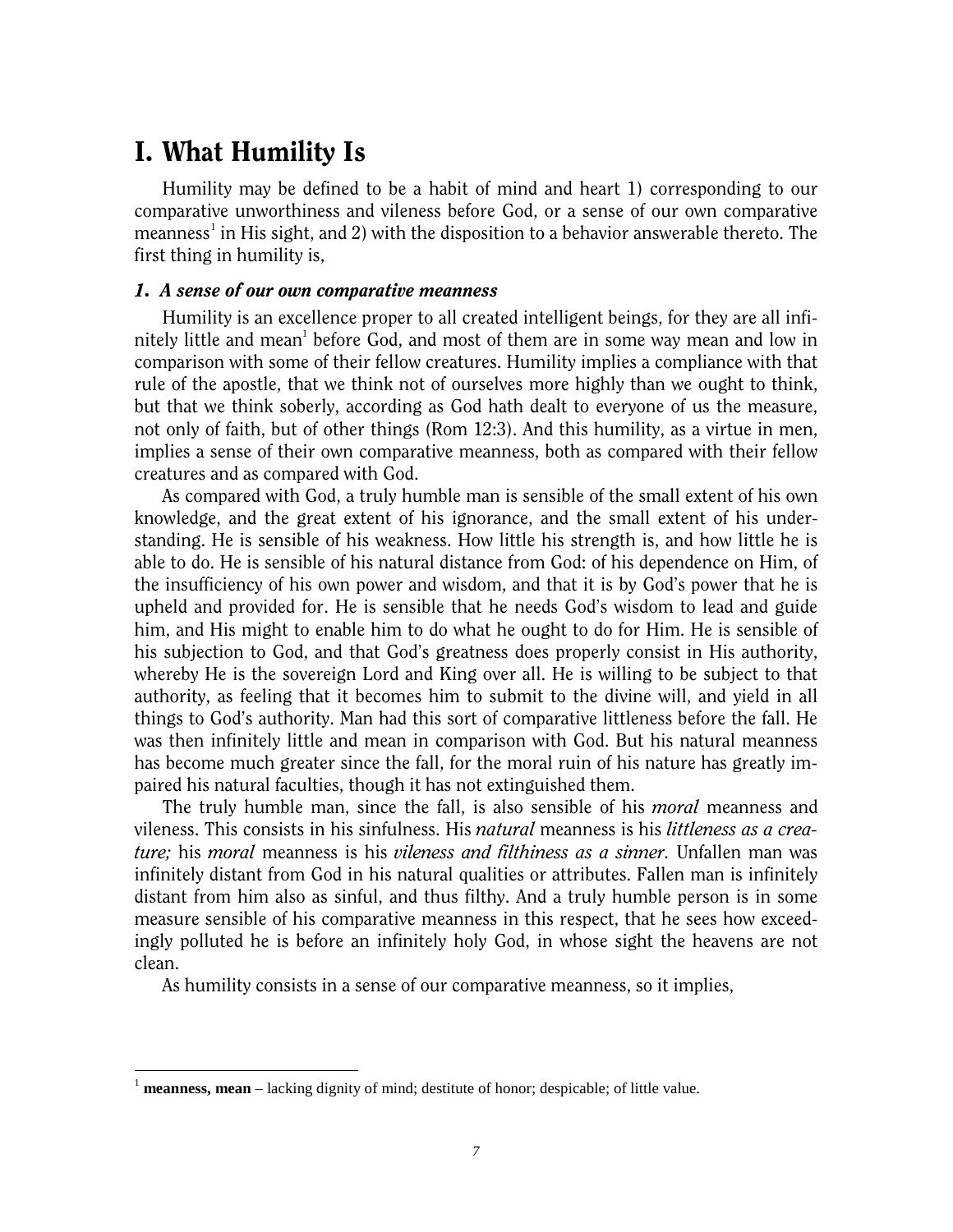#### *2. A disposition to a corresponding behavior and conduct*

Without this there is no true humility! *First,* consider some things *in our behavior toward God* to which humility will dispose us. As the first of these, humility disposes a person *heartily and freely to acknowledge his meanness or littleness before God.* He sees how fit and suitable it is that he should do this, and he does it willingly, and even with delight. He freely confesses his own nothingness and vileness, and owns himself unworthy of any mercy, and deserving of all misery. It is the disposition of the humble soul to lie low before God and to humble himself in the dust in His presence.

Humility also disposes one *to be distrustful of himself, and to depend only on God.*  The proud man, that has a high opinion of his own wisdom, or strength, or righteous-ness, is self-confident. But the humble are not disposed<sup>[2](#page-8-0)</sup> to trust in themselves, but are diffident<sup>[3](#page-8-1)</sup> of their own sufficiency. It is their disposition to rely on God, and with delight to cast themselves wholly on Him as their refuge, and righteousness, and strength.

The humble man is further disposed *to renounce all the glory of the good he has or does, and to give it all to God.* If there be anything that is good in him, or any good done by him, it is not his disposition to glory or vaunt himself in it before God, but to ascribe all to God, and in the language of the Psalmist to say, "Not unto us, O Lord, not unto us, but unto thy name give glory, for thy mercy and thy truth's sake" (Psa 115:1).

It is the disposition, again, of the humble person, *wholly to subject himself to God.*  His heart is not opposed to a full and absolute subjection to the divine will, but inclined to it. He is disposed to be subject to the commands and laws of God, for he sees it to be right and best that he who is so infinitely inferior to God, should be thus subject; and that it is an honor that belongs to God, to reign over and give laws to him. And he is equally disposed to be subject to the providence and daily disposal of God, and to submit cheerfully to His will as manifested in what He orders for him. Though God orders affliction, and low and depressed circumstances, as his lot in the world, he does not murmur, but feeling his meanness and unworthiness, he is sensible that afflictions and trying dis-pensations<sup>[4](#page-8-2)</sup> are what he deserves, and that his circumstances are actually better than he merits. And however dark the divine dealings, with the faith which we so often see manifested in those who are eminent in grace, he is ready to say with Job, "Though he slay me, yet will I trust in him" (Job 13:15). And as humility implies a disposition to such a behavior toward God, so,

*Secondly,* it disposes *to a behavior toward men* answerable to our comparative meanness. And this I shall show by pointing out what kind of behavior humility tends to prevent. It tends, in the first place, to prevent *an aspiring and ambitious behavior*  amongst men. The man that is under the influence of an humble spirit, is content with such a situation amongst men as God is pleased to allot to him, and is not greedy of honor, and does not affect to appear uppermost and exalted above his neighbors. He acts on the principle of that saying of the prophet, "Seekest thou great things for thyself?

<span id="page-8-0"></span><sup>&</sup>lt;sup>2</sup> **dispose** – to set the mind in a particular frame; to incline to act or think a certain way.<br><sup>3</sup> **diffident** – distrustful; doubting.<br><sup>4</sup> **dispensations** – the dealing of God with His creatures.

<span id="page-8-1"></span>

<span id="page-8-2"></span>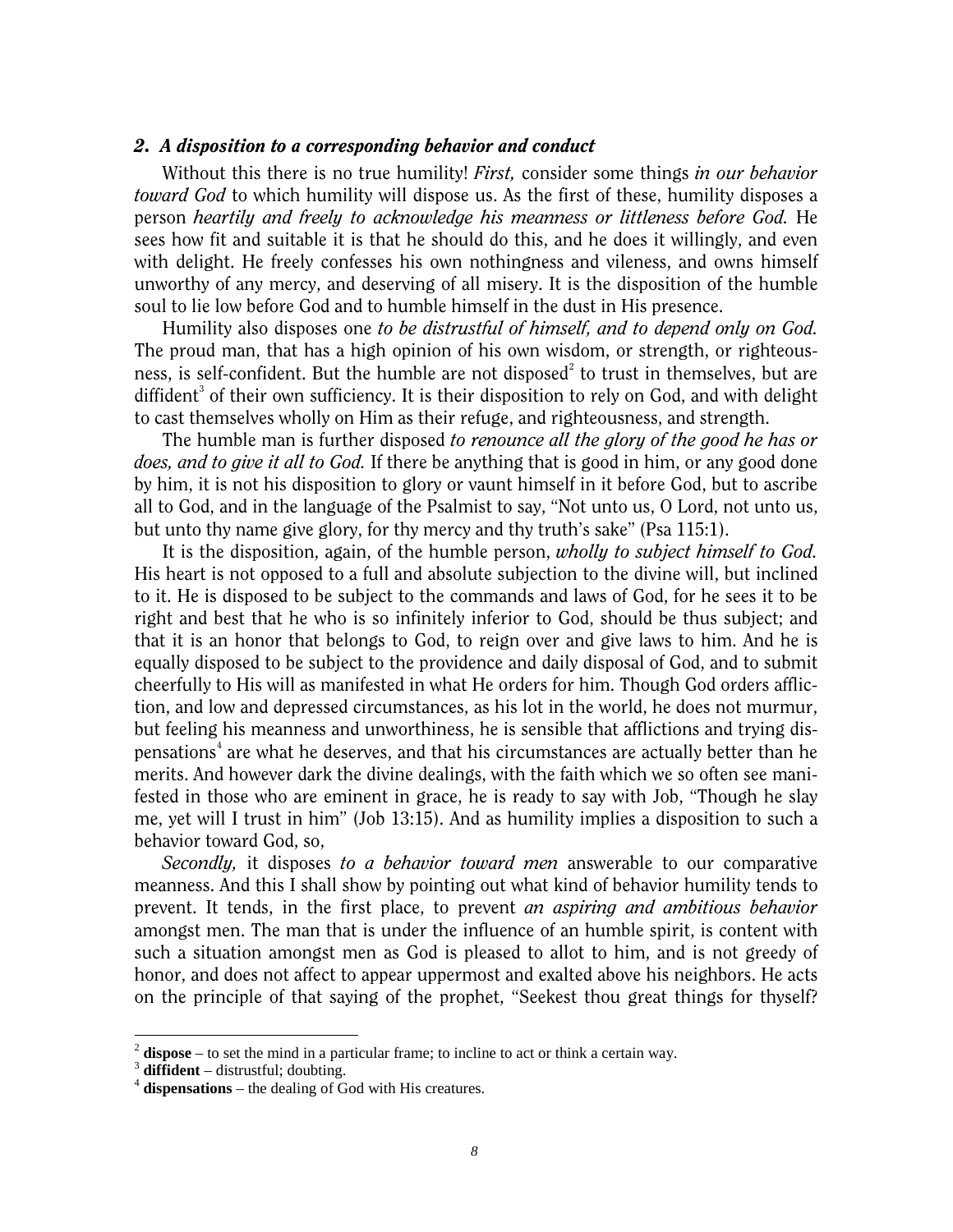Seek them not" (Jer 45:5); and also of that injunction of the apostle, "Mind not high things" (Rom 12:16).

Humility tends also *to prevent an ostentatious behavior.* If the truly humble man has any advantage or benefit of any kind, either temporal or spiritual, above his neighbors, he will not affect to make a show of it. If he has greater natural abilities than othothers, he will not be forward to parade and display them, or be careful that others shall know his superiority in this respect. If he has a remarkable spiritual experience, he will not be solicitous that men should know it for the sake of the honor he may obtain by it; nor does he affect to be esteemed of men as an eminent saint and a faithful servant of heaven, for it is a small thing with him what men may think of him. If he does anything well, or does his duty in any respect with difficulty and self-denial, he does not affect that men should take notice of it, nor is he careful lest they should not observe it. He is not of the behavior of the Pharisees, who did all their works to be seen of men (Mat 23:5); but if he has done anything in sincerity, he is content that the great Being (who sees in secret) beholds and will approve it.

Humility tends also to prevent *an arrogant and assuming behavior.* He that is under the influence of an humble spirit is not forward<sup>[5](#page-9-0)</sup> to take too much upon him, and when he is amongst others, he does not carry it toward them as if he expected and insisted that a great deal of regard should be shown to himself. His behavior does not carry with it the idea that he is the best amongst those about him, and that he is the one to whom the chief regard should be shown, and whose judgment is most to be sought and followed. He does not carry it as if he expected that everybody should bow and truckle to him, and give place to him, as if no one was of as much consequence as himself. He does not put on assuming airs in his common conversation, nor in the management of his business, nor in the duties of religion. He is not forward to take upon himself that which does not belong to him, as though he had power where indeed he has not, as if the earth ought to be subject to his bidding, and must comply with his inclination and purposes.

On the contrary, he gives all due deference to the judgment and inclinations of others, and his behavior carries with it the impression that he sincerely receives and acts on that teaching of the apostle, "Let nothing be done through strife or vain-glory; but in lowliness of mind let each esteem other better than themselves" (Phi 2:3). In talking of the things of religion, he has not the air, either in his speech or behavior, of one that esteems himself one of the best saints in the whole company, but he rather carries himself as if he thought, in the expression of the apostle, that he was "less than the least of all saints" (Eph 3:8).

Humility tends also *to prevent a scornful behavior.* Treating others with scorn and contempt is one of the worst and most offensive manifestations of pride toward them. But they that are under the influence of an humble spirit are far from such a behavior. They do not despise or look down on those that are below them with a haughty supercil-ious<sup>[6](#page-9-1)</sup> air, as though they were scarce worthy to come nigh them or to have any regard

<span id="page-9-1"></span><span id="page-9-0"></span> $\frac{5}{6}$  **forward** – strongly inclined; bold; eager; too ready.<br> $\frac{6}{6}$  **supercilious** – haughty; overbearing; lofty with pride.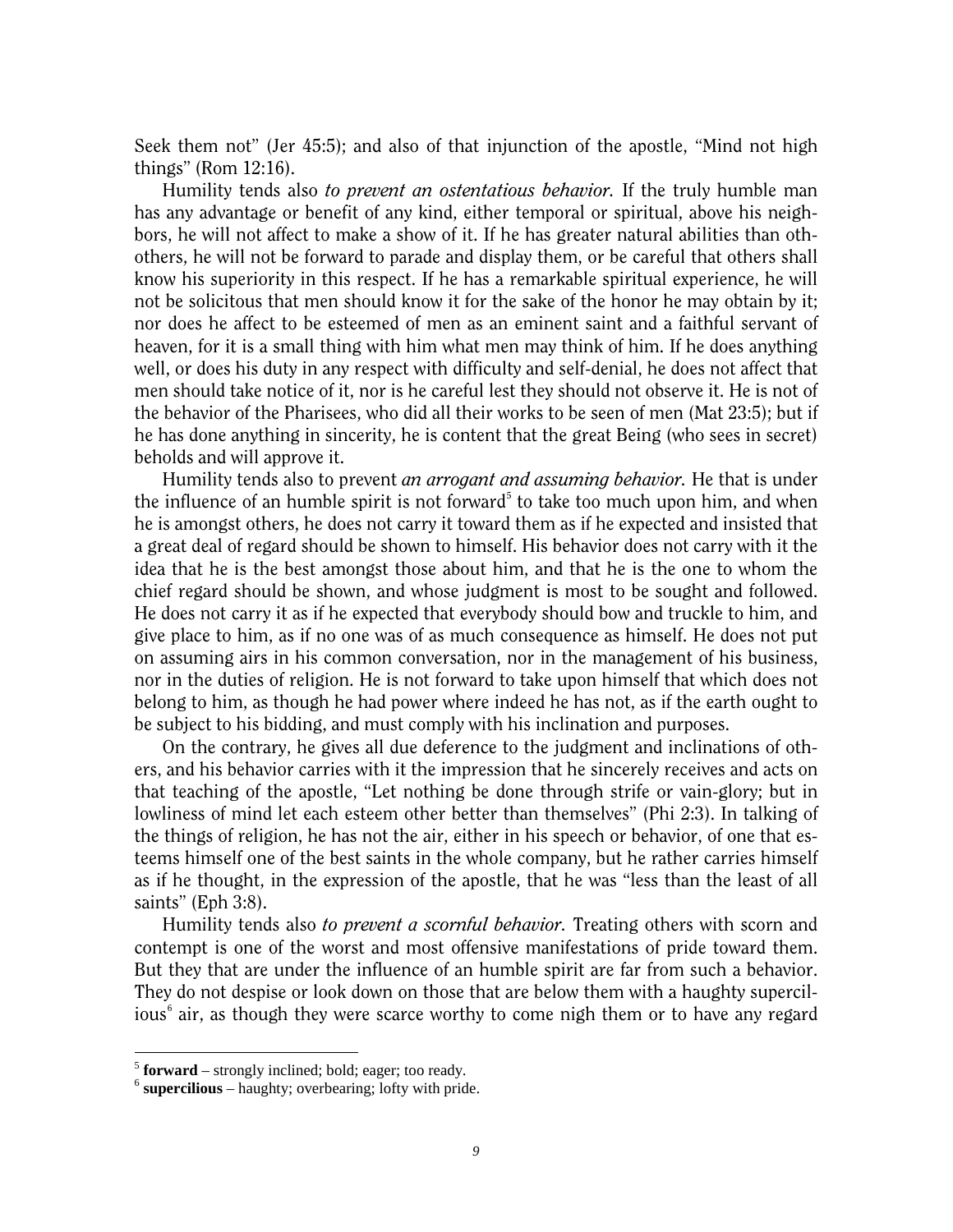from them. They are sensible that there is *no* such vast difference between themselves and their fellowmen as warrants such a behavior. They are not found treating with scorn and contempt what others say, or speaking of what they do with ridicule and sneering reflections, or sitting and relating what others may have spoken or done, only to make sport of it. On the contrary, humility disposes a person to a condescending behavior to the meekest and lowest, and to treat inferiors with courtesy and affability, as being sensible of his own weakness and despicableness before God, and that it is God alone that makes him in any respect to differ from others, or gives him the advantage over them. The truly humble will always have the spirit to "condescend to men of low estate" (Rom 12:16). Even if they are great men, and in places of public trust and honor, humility will dispose them to treat their inferiors in such a manner as has been spoken of, and not in a haughty and scornful manner, as vaunting themselves on their greatness.

Humility tends also *to prevent a willful and stubborn behavior.* They that are under the influence of an humble spirit will not set up their own will either in public or private affairs. They will not be stiff and inflexible, and insist that everything must go according to what they happen first to propose, and manifest a disposition by no means to be easy, but to make all the difficulty they can, and to make others uneasy as well as themselves, and to prevent anything being done with any quietness, if it be not according to their own mind and will. They are not as some that the apostle Peter describes (2 Pet. 2:10), presumptuous and self-willed, always bent on carrying their own points, and, if this cannot be done, then bent on opposing and annoying others.

On the contrary, humility disposes men to be of a yielding spirit to others, ready, for the sake of peace and to gratify others, to comply in many things with their inclinations, and to yield to their judgments wherein they are not inconsistent with truth and holiness. A truly humble man is inflexible in nothing but in the cause of his Lord and Master, which is the cause of truth and virtue. In this he is inflexible, because God and conscience require it. But in things of lesser moment, and which do not involve his principles as a follower of Christ, and in things that only concern his own private interests, he is apt to yield to others. And if he sees that others are stubborn and unreasonable in their willfulness, he does not allow that to provoke him to be stubborn and willful in his opposition to them, but he rather acts on the principles taught in the Scriptures: "Dearly beloved, avenge not yourselves, but rather give place unto wrath" (Rom 12:19), "Why do ye not rather take wrong? why do ye not rather suffer yourselves to be defrauded?" (1Co 6:7), "If any man will sue thee at the law, and take away thy coat, let him have thy cloak also. And whosoever shall compel thee to go a mile, go with him twain" (Mat 5:40,41).

Humility will further tend *to prevent a leveling behavior.* Some persons are always ready to level those above them down to themselves, while they are never willing to level those below them up to their own position. But he that is under the influence of humility will avoid both these extremes. On the one hand, he will be willing that all should rise just so far as their diligence and worth of character entitle them to, and on the other hand, he will be willing that his superiors should be known and acknowledged in their place, and have rendered to them all the honors that are their due. He will not desire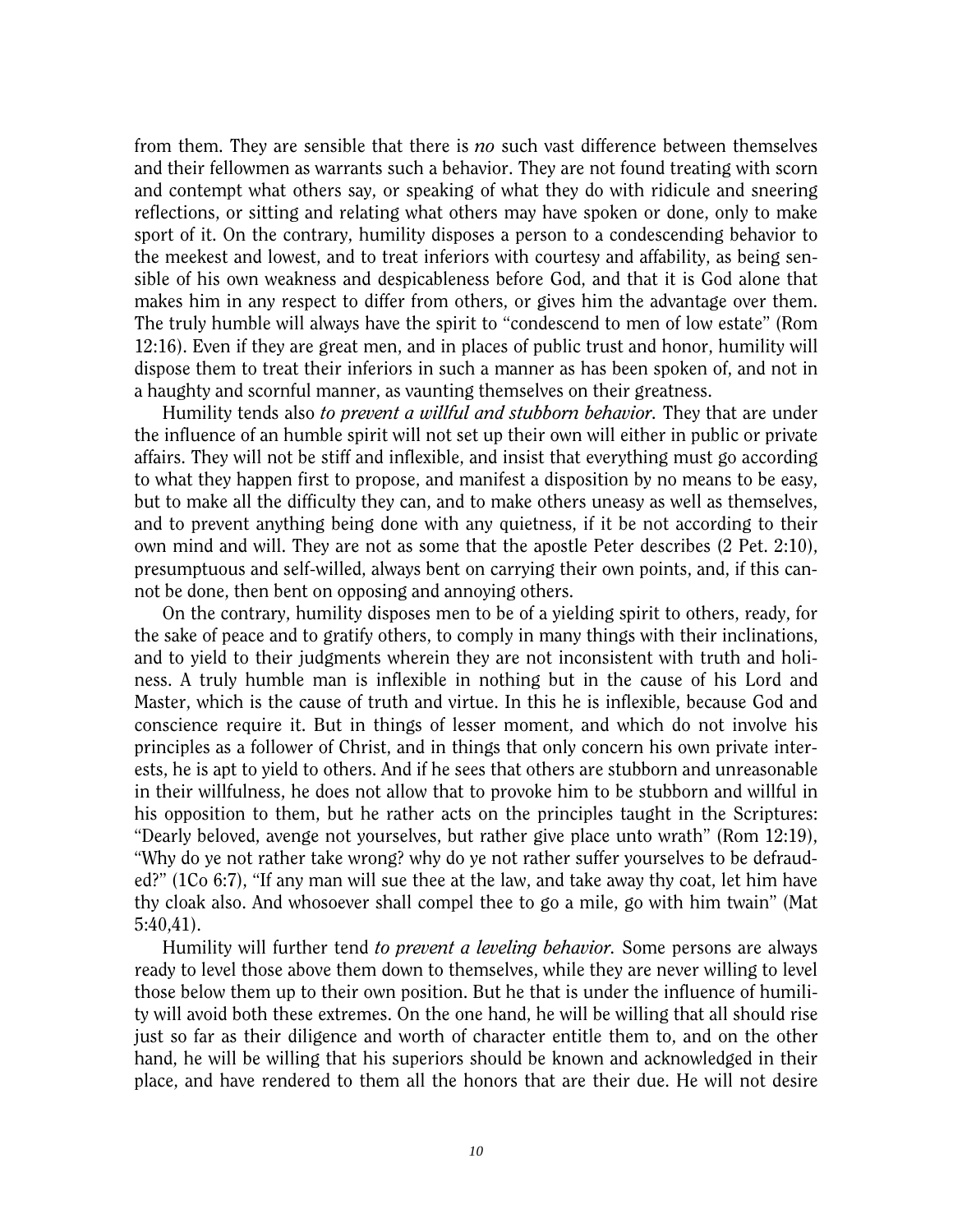that all should stand upon the same level, for he knows it is best that there should be gradations in society: that some should be above others, and should be honored and submitted to as such. And therefore he is willing to be content with this divine arrangement, and, agreeably to it, to conform both his spirit and behavior to such precepts as the following: "Render therefore to all their dues: tribute to whom tribute is due; custom to whom custom; fear to whom fear; honour to whom honour" (Rom 13:7); "Put them in mind to be subject to principalities and powers, to obey magistrates, to be ready to every good work" (Tit 3:1).

Humility also tends, once more, *to prevent a self-justifying behavior.* He that is under the influence of an humble spirit, if he has fallen into a fault, as all are liable at some time to fall, or if in anything he has injured another, or dishonored the Christian name and character, will be willing to acknowledge his fault, and take the shame of it to himself. He will not be hard to be brought to a sense of his fault, nor to testify that sense by a suitable acknowledgment of his error. He will be inwardly humbled for it, and ready to show his humility in the manner which the apostle points out, when he says, "Confess your faults one to another" (Jam 5:16).

It is pride that makes men so exceedingly backward<sup>[7](#page-11-0)</sup> to confess their fault when they have fallen into one, and that makes them think that to be their shame which is in truth their highest honor. But humility in the behavior makes men prompt to their duty in this respect, and if it prevails as it should, will lead them to do it with alacrity $\delta$  and even delight. And when anyone shall give such a person a Christian admonition<sup>[9](#page-11-2)</sup> or reproof for any fault, humility will dispose him to take it kindly, and even thankfully. It is pride that makes men to be so uneasy when they are reproved by any of their neighbors, so that oftentimes they will not bear it, but become angry, and manifest great bitterness of spirit. Humility, on the contrary, will dispose them not only to tolerate such reproofs, but to esteem and prize them as marks of kindness and friendship. "Let the righteous smite me," says the Psalmist, "it shall be a kindness; and let him reprove me, it shall be an excellent oil, which shall not break my head" (Psa 141:5).

Having thus shown what humility is in its nature, and to what it will lead us both in spirit and behavior, in respect both to God and to our fellowmen, I proceed, as proposed, to show,

# II. How the Spirit of Charity Is an Humble Spirit

In the application of this subject we may see,

#### *1. The excellency of a Christian spirit*

"The righteous," it is said, "is more excellent than his neighbor" (Pro 12:26). And much of this excellence in the true Christian consists in his meek and lowly spirit, which

<span id="page-11-0"></span>

<span id="page-11-2"></span><span id="page-11-1"></span>

<sup>&</sup>lt;sup>7</sup> **backward** – unwilling; averse; reluctant.<br><sup>8</sup> **alacrity** – cheerful willingness; readiness.<br>9 **admonition** – gentle reproof; counsel to correct a fault.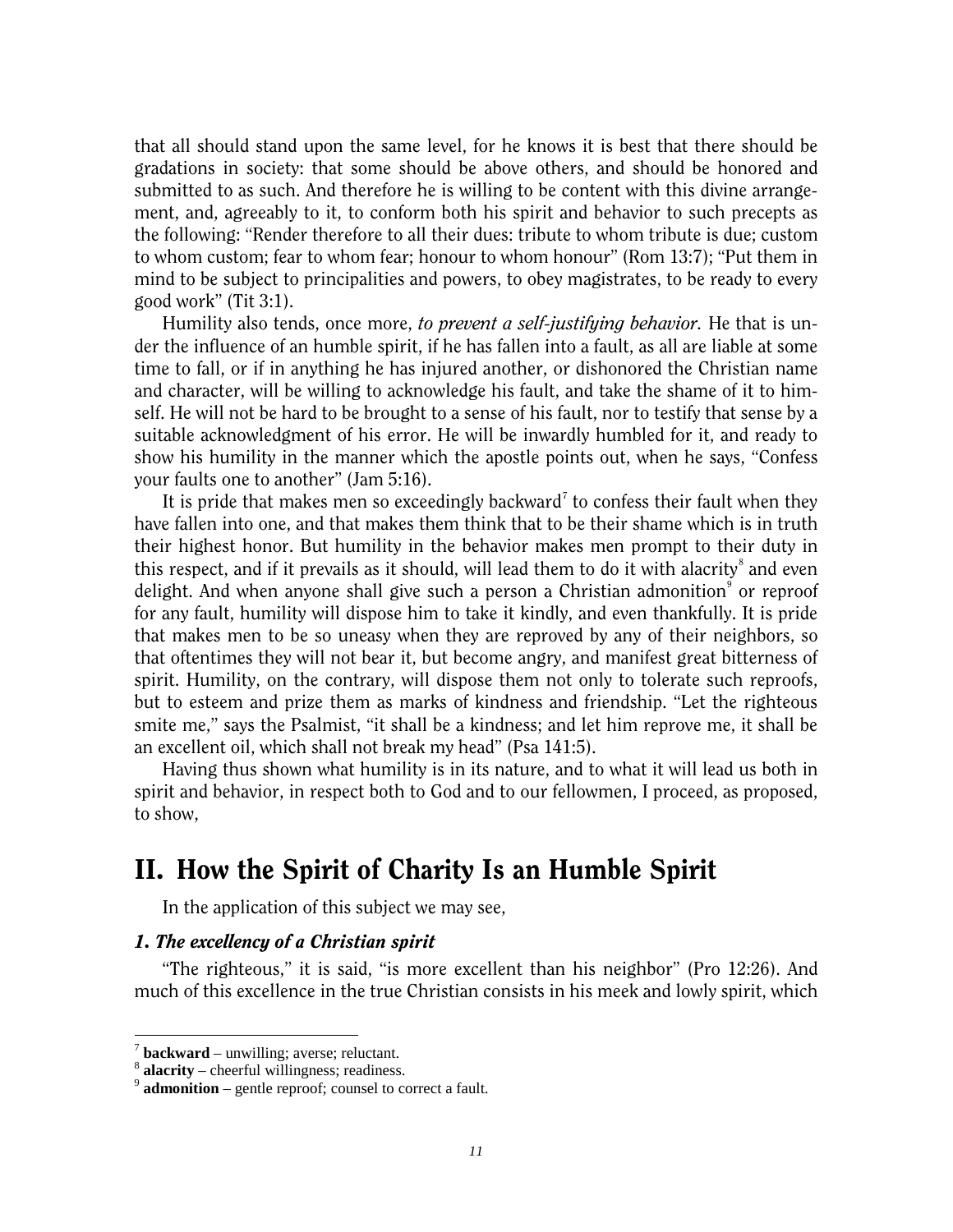makes him so like his Savior. This spirit the apostle speaks of as the richest of all ornaments, "even the ornament of a meek and quiet spirit, which is in the sight of God of great price" (1Pe 3:4). The subject should lead us,

## *2. To examine ourselves, and see if we are indeed of an humble spirit*

"His soul," says the prophet, "which is lifted up, is not upright in him" (Hab 2:4); and the fact that "God resisteth the proud" (Jam 4:6), or, as in the original, "sets Himself in battle array against him," shows how He abhors a proud spirit. And it is not every show and appearance of humility that will stand the test of the gospel. There are various imitations of it that fall short of the reality. Some put on an affected humility. Others have a natural low-spiritedness, and are wanting<sup>[10](#page-12-0)</sup> in manliness of character. Others are melancholy or despondent, [while] others, under the convictions of conscience, by which, for the time, they are depressed, seem broken in spirit. Others seem greatly abased while in adversity and affliction, or have a natural melting of the heart under the common illuminations of the truth. In others, there is a counterfeit kind of humility, wrought by the delusions of Satan: and all of these may be mistaken for true humility.

Examine yourself, then, and see what is the nature of your humility, whether it be of these superficial kinds, or whether it be indeed wrought by the Holy Spirit in your hearts. Do not rest satisfied, till you find that the spirit and behavior of those whom the gospel accounts humble, are yours.

# *3. The subject exhorts those who are strangers to the grace of God, to seek that grace, that they may thus attain to this spirit of humility.*

If such be your character, you are now destitute of a Christian spirit, which is a spirit of grace, and so wholly destitute of humility. Your spirit is a proud spirit, and though you may not seem to carry yourself very proudly amongst men, yet you are lifting yourself up against God, in refusing to submit your heart and life to Him. And in doing this, you are disregarding or defying God's sovereignty, and daring to contend with your Maker, though He dreadfully threatens those who do this. You are proudly casting contempt on God's authority, in refusing to obey it and continuing to live in disobedience, in refusing to be conformed to His will and to comply with the humbling conditions and way of salvation by Christ, and in trusting to your own strength and righteousness, instead of that which Christ so freely offers. Now, as to such a spirit, consider that this is, in an especial sense, the sin of devils. "Not a novice," says the apostle, "lest, being lifted up with pride, he fall into the condemnation of the devil" (1Ti 3:6). And consider, too, how odious and abominable such a spirit is to God, and how terribly he has threatened it; declaring that, "every one that is proud in heart is an abomination to the Lord: though hand join in hand, he shall not be unpunished" (Pro 16:5). And again, "These things doth the Lord hate: a proud look" etc. (Pro 6:16). And again, that "a man's pride shall bring him low" (Pro 29:23). And that the eyes of the Lord are upon the haughty, that he may bring them down (2Sa 22:28). And still again, that "the Lord of hosts hath purposed it, to

<span id="page-12-0"></span> $10$  **wanting** – lacking; needing; deficient.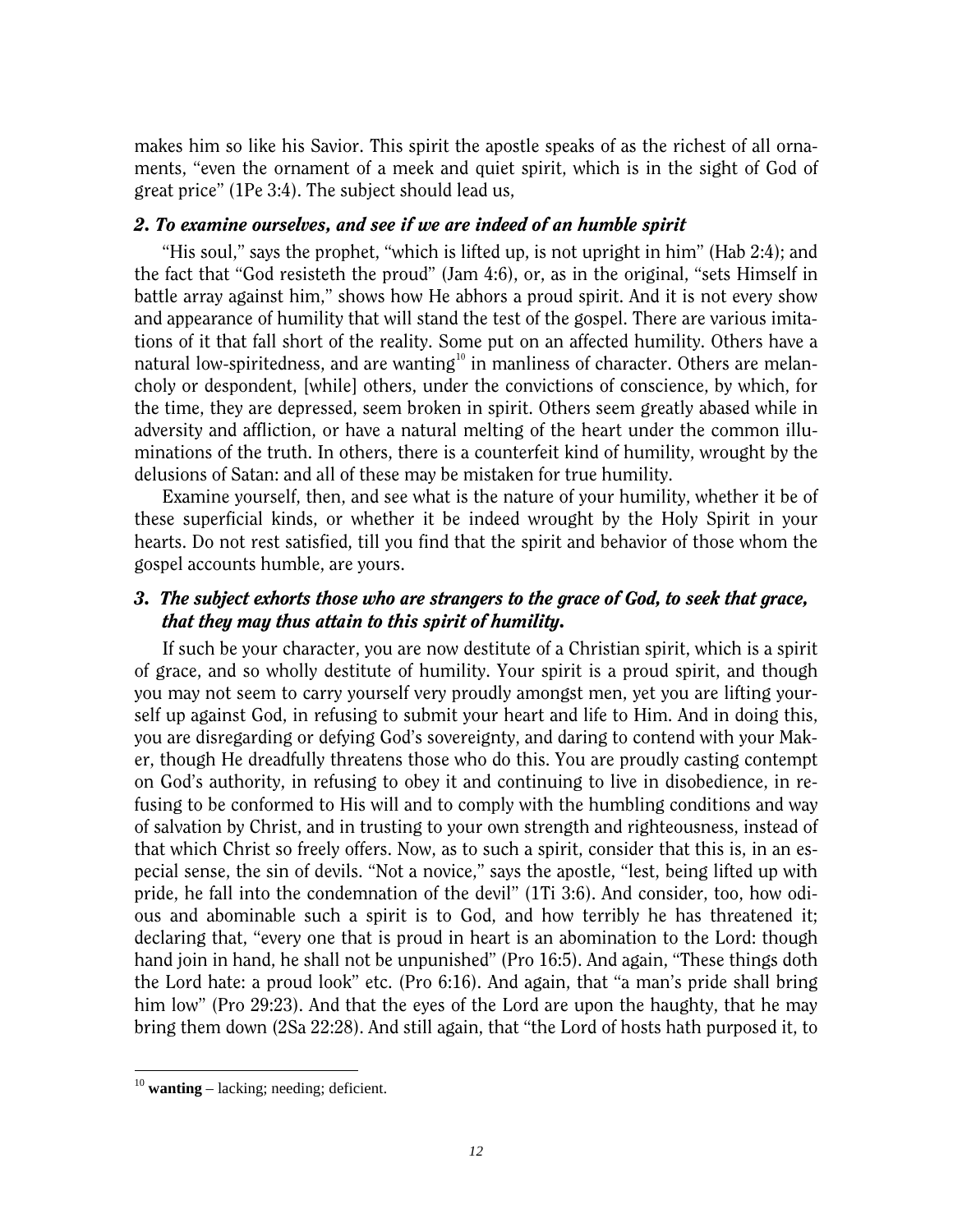stain the pride of all glory, and to bring into contempt all the honourable of the earth" (Isa 23:9). Consider, too, how Pharaoh, and Korah, and Haman, and Belshazzar, and Herod, were awfully punished for their pride of heart and conduct. Be admonished, by their example, to cherish an humble spirit, and to walk humbly with God, and toward men. Finally,

# *4. Let all be exhorted earnestly to seek much of an humble spirit, and to endeavor to be humble in all their behavior toward God and men.*

Seek for a deep and abiding sense of your comparative meanness before God and man. Know God. Confess your nothingness and ill-desert before Him. Distrust yourself. Rely only on God. Renounce all glory except from Him. Yield yourself heartily to His will and service. Avoid an aspiring, ambitious, ostentatious, assuming, arrogant, scornful, stubborn, willful, leveling, self-justifying behavior. And strive for more and more of the humble spirit that Christ manifested while He was on earth.

Consider the many motives to such a spirit. Humility is a most essential and distinguishing trait in all true piety. It is the attendant of every grace, and in a peculiar manner tends to the purity of Christian feeling. It is the ornament of the spirit, the source of some of the sweetest exercises of Christian experience, the most acceptable sacrifice we can offer to God, the subject of the richest of His promises, the spirit with which He will dwell on earth, and which He will crown with glory in heaven hereafter.

<span id="page-13-0"></span>Earnestly seek, then, and diligently and prayerfully cherish, an humble spirit, and God shall walk with you here below, and when a few more days shall have passed, He will receive you to the honors bestowed on His people at Christ's right hand.

# 3. The Spirit of Charity Is the Opposite of a Selfish Spirit

*"Charity...seeketh not her own."—*1 Corinthians 13:5

Having shown the nature of charity, that it is not proud, either in spirit or behavior—I pass to the next point presented by the apostle, viz. that charity "*seeketh not her own*." The doctrine of these words plainly is, that, *the spirit of charity, or Christian love, is the opposite of a selfish spirit.*

## *1. Charity and selfishness are opposed to one another.*

The ruin that the fall brought upon the soul of man consists very much in his losing the nobler and more benevolent principles of his nature, and falling wholly under the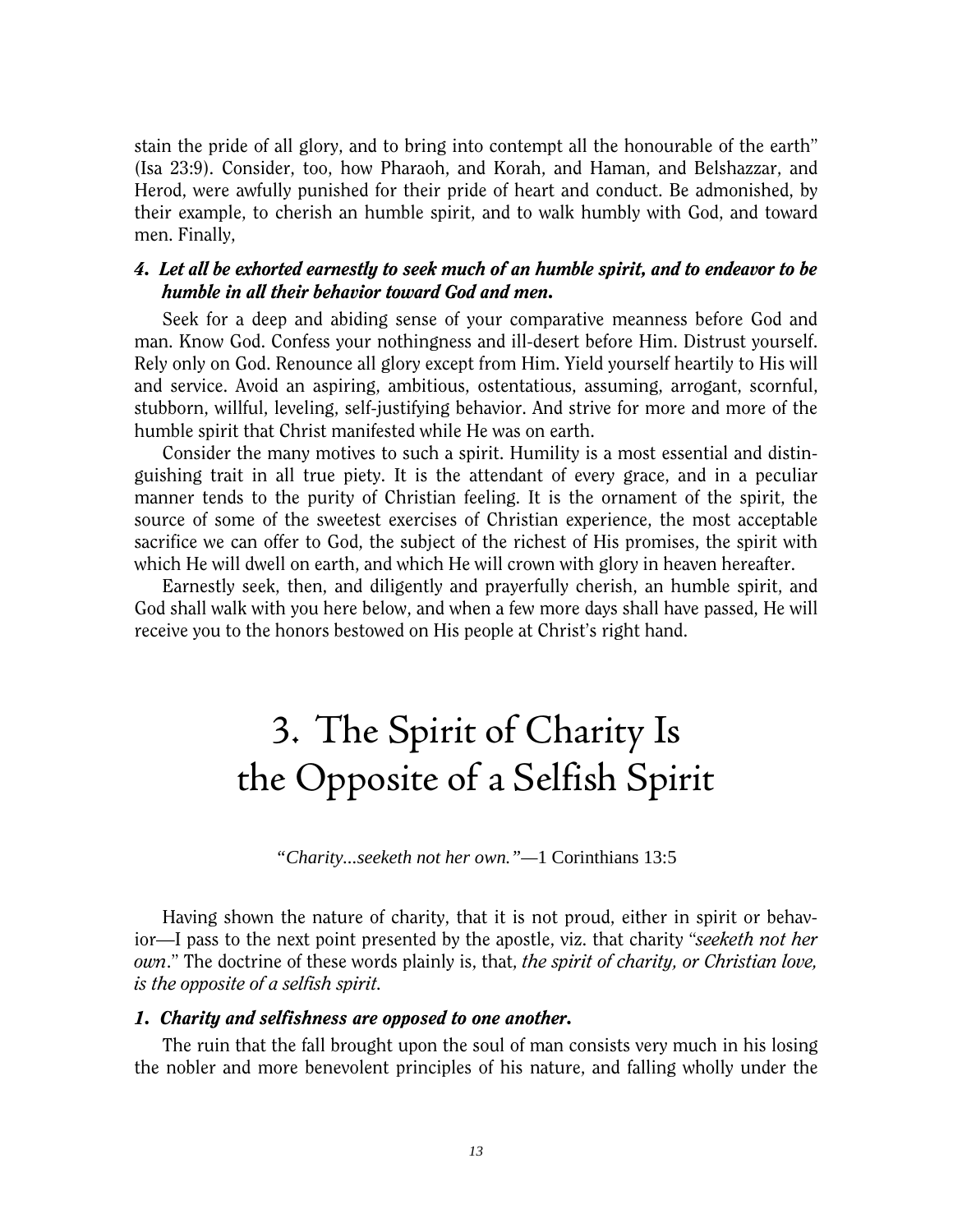power and government of self-love. Before, and as God created him, he was exalted, and noble, and generous; but now he is debased, and ignoble, and selfish. Immediately upon the fall, the mind of man shrank from its primitive greatness and expandedness, to an exceeding smallness and contractedness; and as in other respects, so especially in this. Before, his soul was under the government of that noble principle of divine love, whereby it was enlarged to the comprehension of all his fellow creatures and their welfare. And not only so, but it was not confined within such narrow limits as the bounds of the creation, but went forth in the exercise of holy love to the Creator, and abroad upon the infinite ocean of good, and was, as it were, swallowed up by it, and became one with it.

But so soon as he had transgressed against God, these noble principles were immediately lost, and all this excellent enlargedness of man's soul was gone; and thenceforward he himself shrank, as it were, into a little space, circumscribed and closely shut up within itself to the exclusion of all things else. Sin, like some powerful astringent, contracted his soul to the very small dimensions of selfishness; and God was forsaken, and fellow creatures forsaken, and man retired within himself, and became totally governed by narrow and selfish principles and feelings. Self-love became absolute master of his soul, and the more noble and spiritual principles of his being took wings and flew away.

But God, in mercy to miserable man, entered on the work of redemption, and, by the glorious gospel of his Son, began the work of bringing the soul of man out of its confinement and contractedness, and back again to those noble and divine principles by which it was animated and governed at first. And it is through the cross of Christ that he is doing this; for our union with Christ gives us participation in his nature. And so Christianity restores an excellent enlargement, and extensiveness, and liberality to the soul, and again possesses it with that divine love or charity that we read of in the text, whereby it again embraces its fellow creatures, and is devoted to and swallowed up in the Creator. And thus charity, which is the sum of the Christian spirit, so partakes of the glorious fullness of the divine nature, that she "seeketh not her own," or is *contrary to a selfish spirit.*

In dwelling on this thought, I would, first, show the nature of that selfishness of which charity is the opposite; and then some of the evidence in support of the doctrine stated.

#### *2. The nature of that selfishness of which charity is the opposite*

It is true that self-love, or a man's love to his own happiness, may be inordinate, *in placing that happiness in things that are confined to himself*. In this case, the error is not so much in the degree of his love to himself as it is in the channel in which it flows. It is not in the degree in which he loves his own happiness, but in his placing his happiness where he ought not, and in limiting and confining his love. Some, although they love their own happiness, do not place that happiness in their own confined good, or in that good which is limited to themselves, but more in the common good—in that which is the good of others, or in the good to be enjoyed in and by others. A man's love of his own happiness, when it runs in this last channel, is not what is called selfishness, but is the very opposite of it. But there are others who, in their love to their own happiness,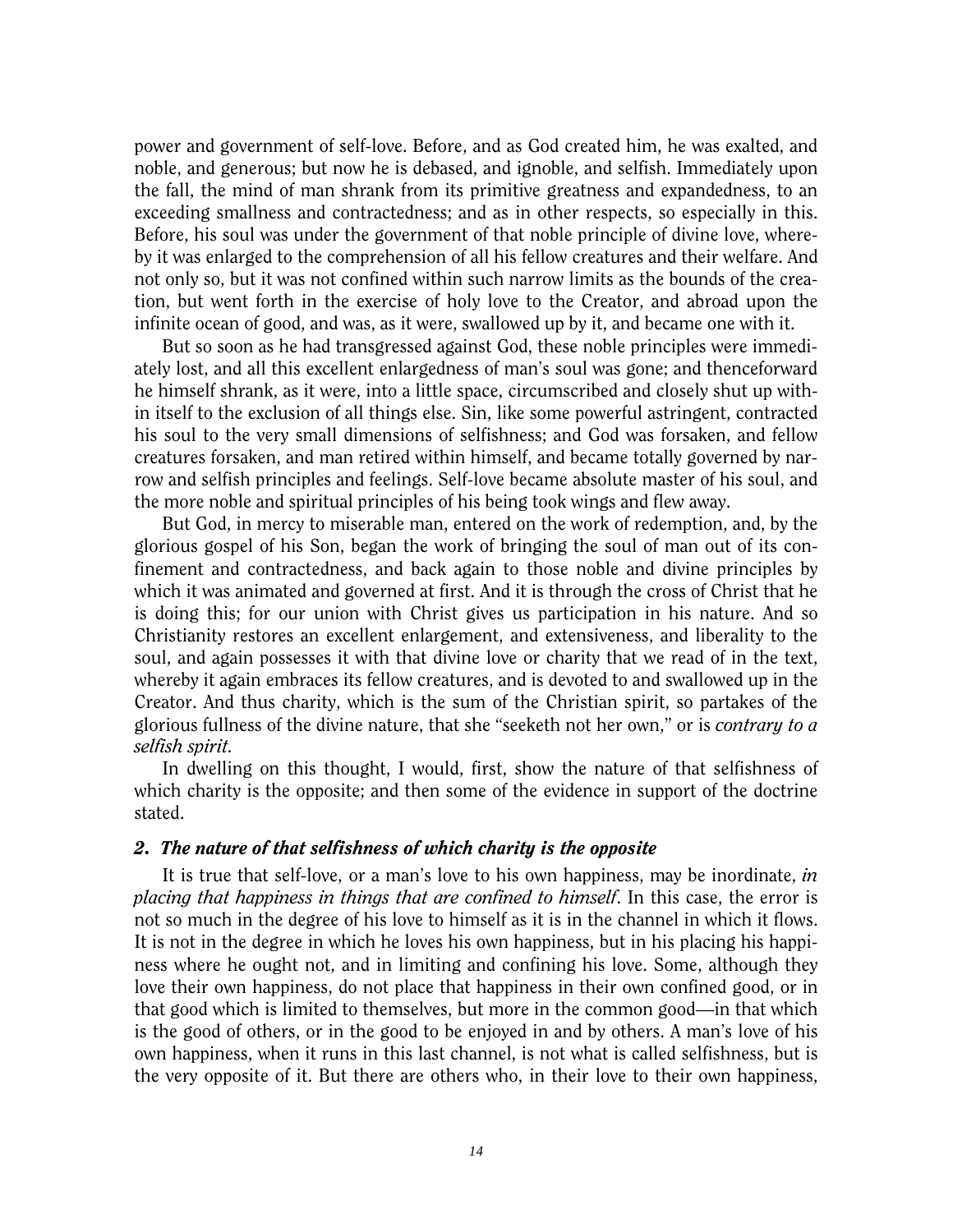place that happiness in good things that are confined or limited to themselves, to the exclusion of others. And this is selfishness. This is the thing most clearly and directly intended by that self-love which the Scripture condemns.

And when it is said that charity seeketh not her own, we are to understand it of her own private good—good limited to herself. The expression, "her own," is a phrase of appropriation, and properly carries in its signification the idea of limitation to self. And so the like phrase that "all seek their own" (Phi 2:21) carries the idea of confined and selfappropriated good, or the good that a man has singly and to himself, and in which he has no communion or partnership with another, but which he has so circumscribed and limited to himself as to exclude others. And so the expression is to be understood in "For men shall be lovers of their own selves" (2Ti 3:2), for the phrase is of the most confined signification, limited to self alone, and excluding all others.

Having thus stated what that selfishness is that a Christian spirit is contrary to, I pass to notice,

#### *3. Some of the evidence sustaining the doctrine which has been stated*

And the truth of the doctrine, that the spirit of charity, or Christian love, is the opposite of a selfish spirit, will appear, if we consider the nature of Christian love to God. We find that the Scriptures teach that those who truly love God, love Him so as wholly to devote themselves to Him and His service. This we are taught in the sum of the ten commandments, "Thou shalt love the Lord thy God with all thy heart, and with all thy soul, and with all thy mind, and with all thy strength" (Mar 12:30). In these words is contained a description of a right love to God; and they teach us that those who love Him aright do devote themselves wholly to Him. They devote all to Him: all their heart, and all their soul, and all their mind, and all their strength, and all their powers and faculties. Surely a man who gives all this wholly to God keeps nothing back, but devotes himself wholly and entirely to Him, making no reserve; and all who have true love to God have a spirit to do this.

This shows how much a principle of true love to God is above the selfish principle. For if self be devoted wholly to God, then there is something, above self, that overcomes it; something superior to self, that takes self and makes an offering of it to God. A selfish principle never devotes itself to another. The nature of it is, to devote all others to self. They that have true love to God love Him as God and as the Supreme Good; whereas it is the nature of selfishness to set up self in the place of God, and to make an idol of self. That being whom men regard supremely, they devote all to. They that idolize self, devote all to self; but they that love God as God, devote all to Him.

If you are Christians, as many of you profess to be, then, in a peculiar sense, "ye are not your own; for ye are bought with a price" (1Co 6:19,20), even "with the precious blood of Christ" (1Pe 1:19). And this is urged as an argument why Christians should not seek themselves, but the glory of God; for the apostle adds, "Therefore glorify God in your body, and in your spirit, which are God's." By nature you were in a miserable, lost condition, a captive in the hands of divine justice, and a miserable slave in the bondage of sin. And Christ has redeemed you, and so you are His by purchase. By a most just title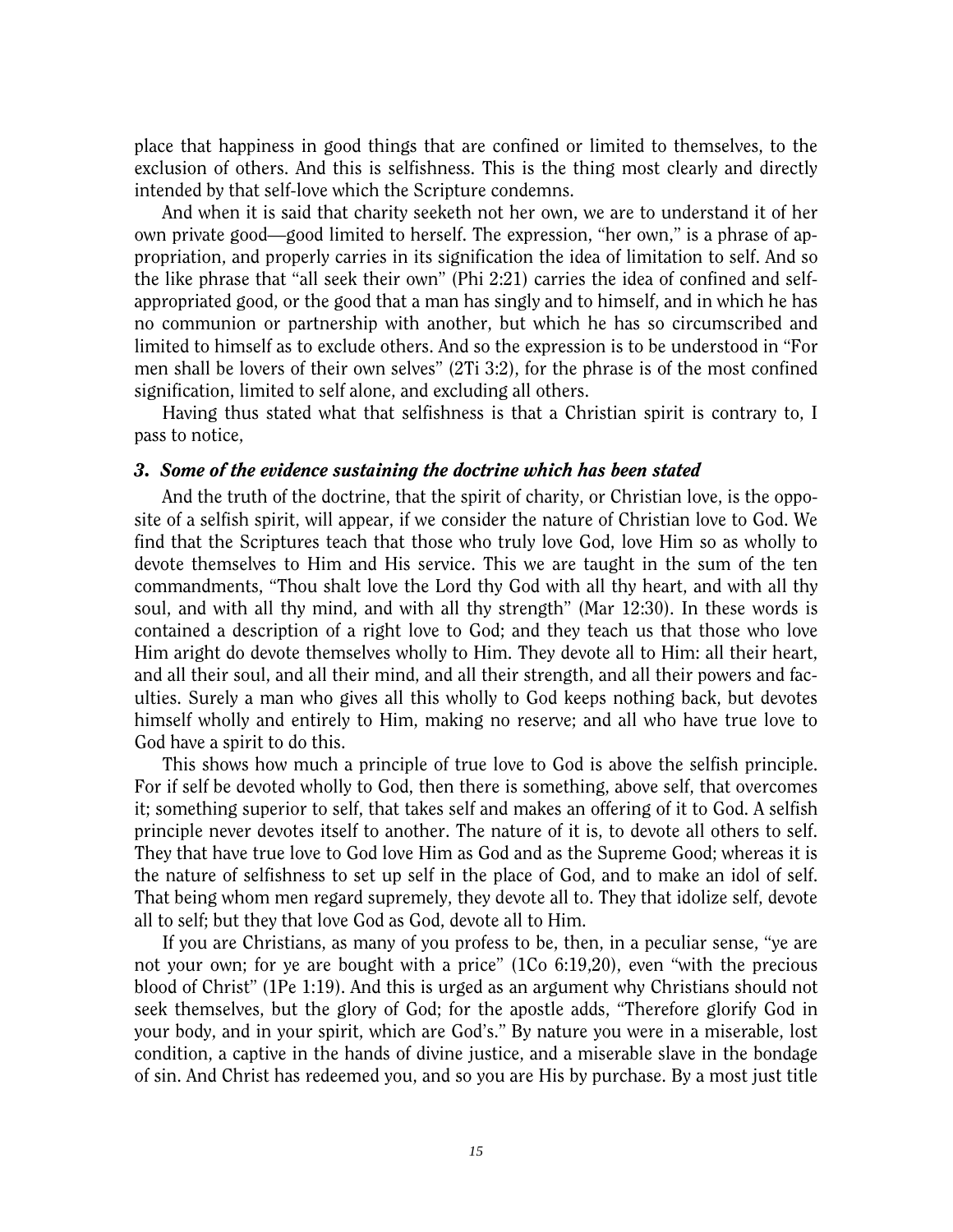you belong to Him, and not to yourself. And, therefore, you must not henceforth treat yourself as your own, by seeking your own interests or pleasure only, or even chiefly; for if you do so you will be guilty of robbing Christ. And as you are not your own, so nothing that you have is your own. Your…

- abilities of body and mind
- outward possessions
- time
- talents
- influence
- comforts
- —none of them are your own.

Nor have you any right to use them as if you had an absolute property in them, as you will be likely to do if you imagine them only for your own private benefit and not for the honor of Christ and for the good of your fellowmen.

Let these things, then, incline us all to be less selfish than we are, and to seek more of the contrary most excellent spirit. Selfishness is a principle native to us, and, indeed, all the corruption of our nature does radically consist in it. But considering the knowledge that we have of Christianity, and how numerous and powerful the motives it presents, we ought to be far less selfish than we are, and less ready to seek our own interests and these only. How much there is of this evil spirit and how little of that excellent, noble diffusive spirit which has now been set before us! Whatever the cause be, let us strive to overcome it that we may grow in the grace of an unselfish spirit, and thus glorify God, and do good to men.

# <span id="page-16-0"></span>4. The Spirit of Charity Is the Opposite of an Angry Spirit

*"Charity...is not easily provoked."—*1 Corinthians 13:5

Having declared that charity is contrary to the two great cardinal vices of pride and selfishness, those deep and ever-flowing fountains of sin and wickedness in the heart, the apostle next proceeds to show that it is also contrary to two things that are commonly the fruits of this pride and selfishness, viz. an angry spirit, and a censorious spirit. To the first of these points I would now turn your attention, viz. that charity "*is not easily provoked*." The doctrine here set before us is, that, *the spirit of charity, or Christian love, is the opposite of an angry or wrathful spirit.*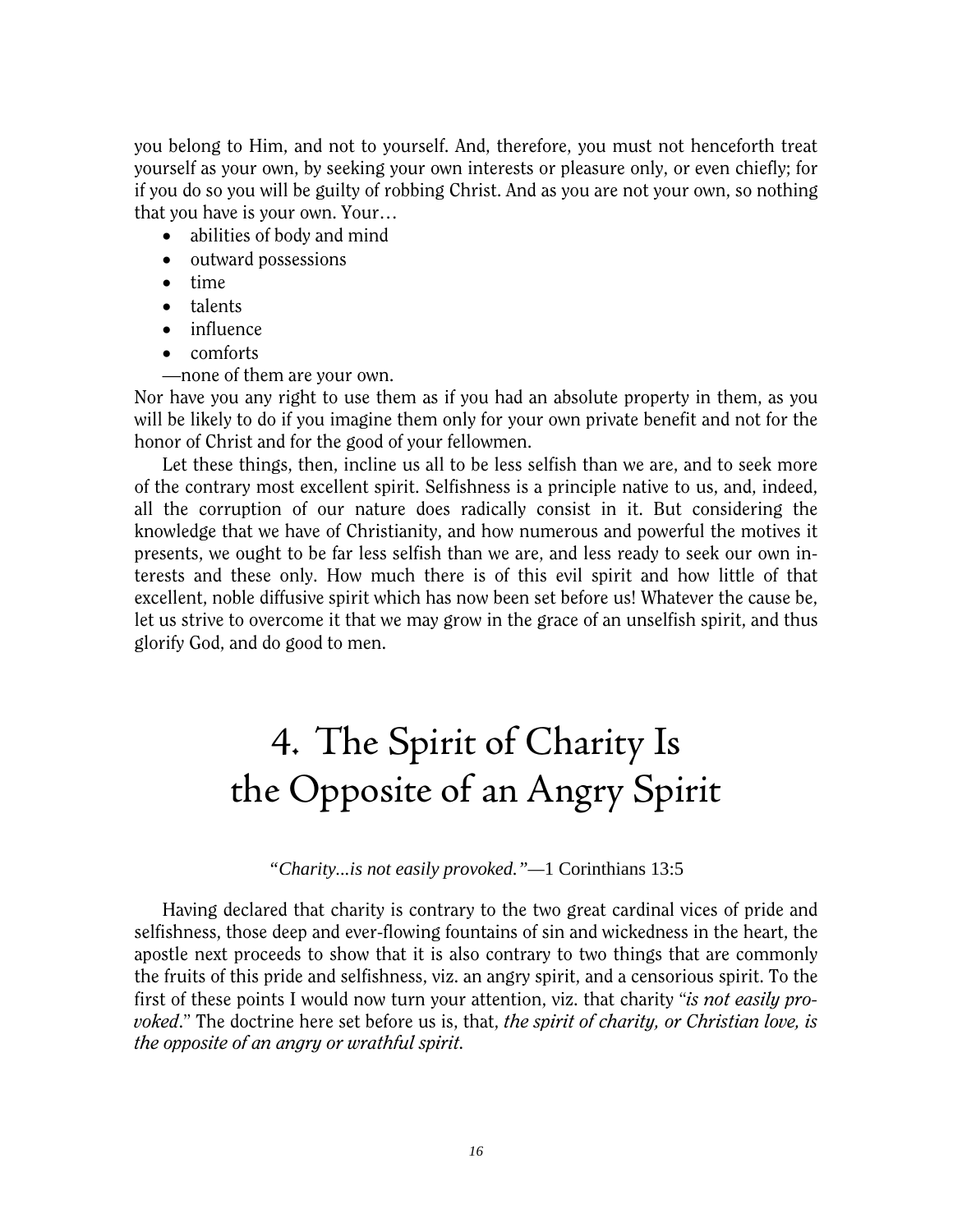In speaking to this doctrine, I would inquire, first, in what consists that angry spirit or temper to which a Christian spirit is contrary; and, next, give the reason why a Christian spirit is contrary to it.

# I. What Is That Angry Spirit to which Charity Is Contrary?

It is not all manner of anger that Christianity is opposite and contrary to. It is said, "Be ye angry, and sin not" (Eph 4:26); which seems to suppose that there is such a thing as anger without sin, or that it is possible to be angry in some cases, and yet not offend God. And therefore it may be answered, in a single word, that a Christian spirit, or the spirit of charity, is opposite to all undue and unsuitable anger. But anger may be undue or unsuitable in several respects: in its nature, its occasion, its end, and its measure.

## *1. Anger may be undue and unsuitable in respect to its nature.*

Anger may be defined to be an earnest and more or less violent opposition of spirit against any real or supposed evil, or in view of any fault or offense of another. All anger is opposition of the mind against real or supposed evil; but it is not all opposition of the mind against evil that is properly called anger. There is an opposition of the judgment that is not anger; for anger is the opposition, not of the cool judgment, but of the spirit of the man, that is, of his disposition or heart.

But here, again, it is not all opposition of the spirit against evil that can be called anger. There is an opposition of the spirit against *natural* evil that we suffer, as in grief and sorrow, for instance, which is a very different thing from anger; and in distinction from this, anger is opposition to *moral* evil. Moral evil is evil (real or supposed) in voluntary agents, or at least in agents that are conceived to be voluntary, or acting by their own will, and against such evil as is supposed to be their fault. But yet again, it is not all opposition of spirit against evil, or faultiness in voluntary agents, that is anger; for there may be a dislike, without the spirit being excited and angry; and such dislike is an opposition of the will and judgment, and not always of the feelings—and in order to anger, the latter must be moved. In all anger there must be earnestness and opposition of feeling, and the spirit must be moved and stirred within us. Anger is one of the passions or affections of the soul, though, when called an affection, it is, for the most part, to be regarded as an evil affection.

Such being the nature of anger in general, it may now be shown wherein anger is undue or unsuitable in its nature. And this is the case with all anger that contains illwill, or a desire of revenge. Some have defined anger to be a desire of revenge. But this cannot be considered a just definition of anger in general; for if so, there would be no anger that would not imply ill-will, and the desire that some other might be injured. But doubtless there is such a thing as anger that is consistent with goodwill; for a father may be angry with his child, that is, he may find in himself an earnestness and opposition of spirit to the bad conduct of his child, and his spirit may be engaged and stirred in oppo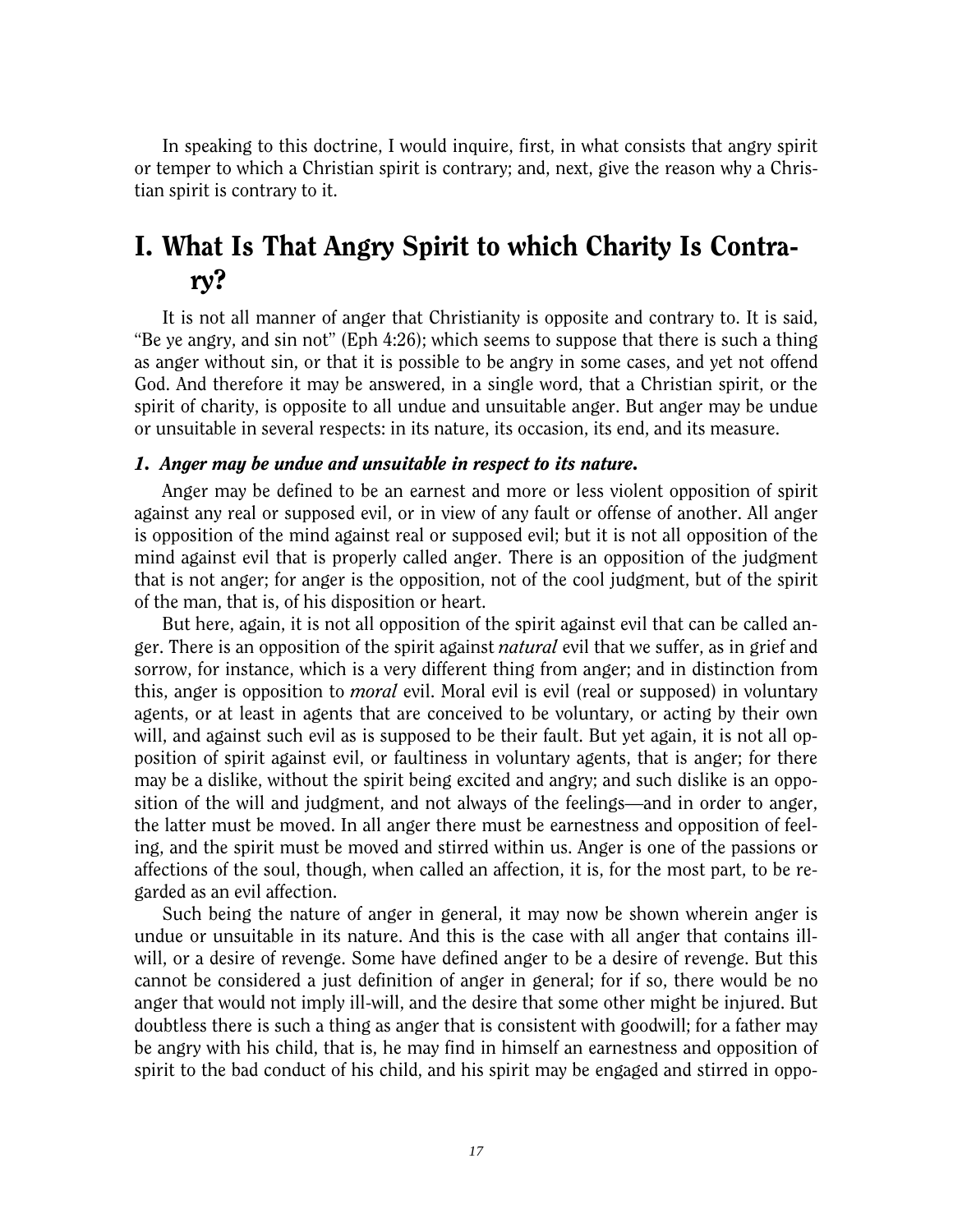sition to that conduct, and to his child while continuing in it; and yet, at the same time, he will not have any proper ill-will to the child, but on the contrary, a real goodwill. So far from desiring its injury, he may have the very highest desire for its true welfare, and his very anger be but his opposition to that which he thinks will be of injury to it. And this shows that anger, in its general nature, rather consists in the opposition of the spirit to evil than in a desire of revenge.

If the nature of anger in general consisted in ill-will and a desire of revenge, no anger would be lawful in any case whatever; for we are not allowed to entertain ill-will toward others in any case, but are to have goodwill to all. We are required by Christ to wish well to and pray for the prosperity of all, even our enemies, and those that despitefully use us and persecute us (Mat 5:44); and the rule given by the apostle is, "Bless them which persecute you: bless, and curse not" (Rom 12:14); that is, we are only to wish good and pray for good to others, and in no case to wish evil.

And so all revenge is forbidden, if we except the vengeance which public justice takes on the transgressor, in inflicting which men act not for themselves, but for God. The rule is, "Thou shalt not avenge, nor bear any grudge against the children of thy people; but thou shalt love thy neighbor as thyself: I am the Lord" (Lev 19:18). And says the apostle, "Dearly beloved, avenge not yourselves, but rather give place unto wrath: for it is written, 'Vengeance is mine; I will repay, saith the Lord'" (Rom 12:19). So that all the anger that contains ill-will or a desire of revenge, is what Christianity is contrary to, and by the most fearful sanctions forbids. Sometimes anger, as it is spoken of in the Scripture, is meant only in the worst sense, or in that sense of it which implies ill-will and the desire of revenge; and in this sense all anger is forbidden, as in Eph. 4:31, "Let all bitterness, and wrath, and anger, and clamour, and evil-speaking, be put away from you, with all malice;" and again, in Col. 3:8, "But now ye also put off all these; anger, wrath, malice, blasphemy, filthy communication out of your mouth." Thus anger may be irregular and sinful with respect to its nature. And so,

#### *2. Anger may be unsuitable and unchristian in respect to its occasion.*

And such unsuitableness consists in its being without any just cause. Of this Christ speaks when he says, "Whosoever is angry with his brother without a cause shall be in danger of the judgment" (Mat. 5:22). And this may be the case in two ways.

*First,* when the occasion of anger is that which *is no fault at all in the person that is its object.* This is not infrequently the case. Many persons are of such a proud and peevish disposition, that they will be angry at anything that is in any respect against them, or troublesome to them, or contrary to their wishes, whether anybody be to blame for it or not. And so sometimes men are angry with others for those things that are not from their fault, but which happen merely through their involuntary ignorance, or through their impotence. They are angry that they have not done better, when the only cause was, that the circumstances were such that they could not do otherwise than they did. And oftentimes persons are angry with others, not only for that which is no fault in them, but for that which is really good, and for which they ought to be praised. So it always is when men are angry at God, and fret at His providence and its dispensations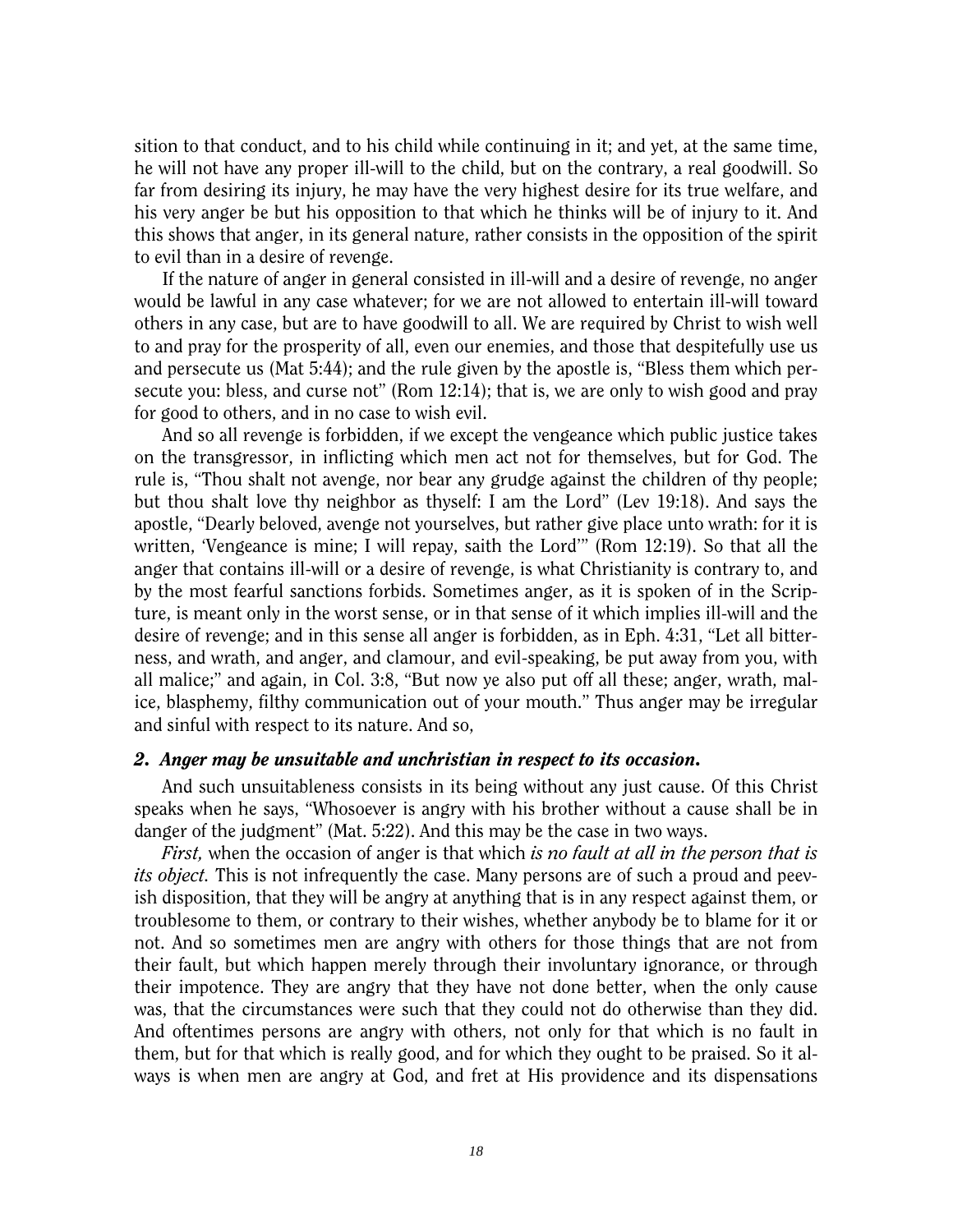toward them. Thus to be fretful and impatient, and to murmur against God's dealings, is a most horribly wicked kind of anger.

And yet this very often is the case in this wicked world. This is what the wicked Israelites were so often guilty of, and for which so many of them were overthrown in the wilderness. This was what Jonah, though a good man, was guilty of when he was angry with God without a cause, angry for that for which he should have praised God, viz. his great mercy to the Ninevites. Oftentimes, also, persons' spirits are kept very much in a fret by reason of things going contrary to them, and their meeting with crosses and disappointments and entanglements in their business, when they will not own that it is God they fret at and are angry with, and do not even seem to be convinced of it themselves. But, indeed, such fretfulness can be interpreted no other way; and whatever they may pretend, it is ultimately aimed against the Author of providence—against the God who orders these cross events, so that it is a murmuring and fretting against Him.

*Second,* anger may be unsuitable and unchristian in its occasion, *when our spirits are stirred at the faults of others chiefly as they affect ourselves, and not as they are against God.* We should never be angry but at sin, and this should always be that which we oppose in our anger. And when our spirits are stirred to oppose this evil, it should be *as* sin, or chiefly as it is against God. If there be no sin and no fault, then we have no cause to be angry; and if there be a fault or sin, then it is infinitely worse as against God than it is as against us, and therefore it requires the most opposition on that account.

Persons sin in their anger when they are selfish in it; for we are not to act as if we were our own, or for ourselves simply, since we belong to God, and not to ourselves. When a fault is committed wherein God is sinned against, and persons are injured by it, they should be chiefly concerned, and their spirits chiefly moved against it, because it is against God; for they should be more solicitous for God's honor than for their own temporal interests. All anger, as to occasion, is either a virtue or a vice, for there is no middle sort that is neither good nor bad. There is no virtue or goodness in opposing sin, unless it be opposed *as* sin. The anger that is virtuous is the same thing which, in one form, is called zeal. Our anger should be like Christ's anger. He was like a lamb under the greatest personal injuries, and we never read of his being angry but in the cause of God against sin as sin. And this should be the case with us.

And as anger may, in these ways, be unsuitable and unchristian with respect to the occasion or cause of it, so,

### *3. Anger may be unchristian with respect to its measure.*

And this, again, in two particulars, as to the measure of its degree, and the measure of its continuance.

*First,* when it is immoderate *in degree.* Anger may be far beyond what the case requires. And often it is so great as to put persons beyond the control of themselves; their passions being so violent that, for the time, they know not what they do, and seem to be unable to direct and regulate either their feelings or conduct. Sometimes men's passions rise so high that they are, as it were, drunk with them, so that their reason is gone, and they act as if beside themselves. But the degree of anger ought always to be regulated by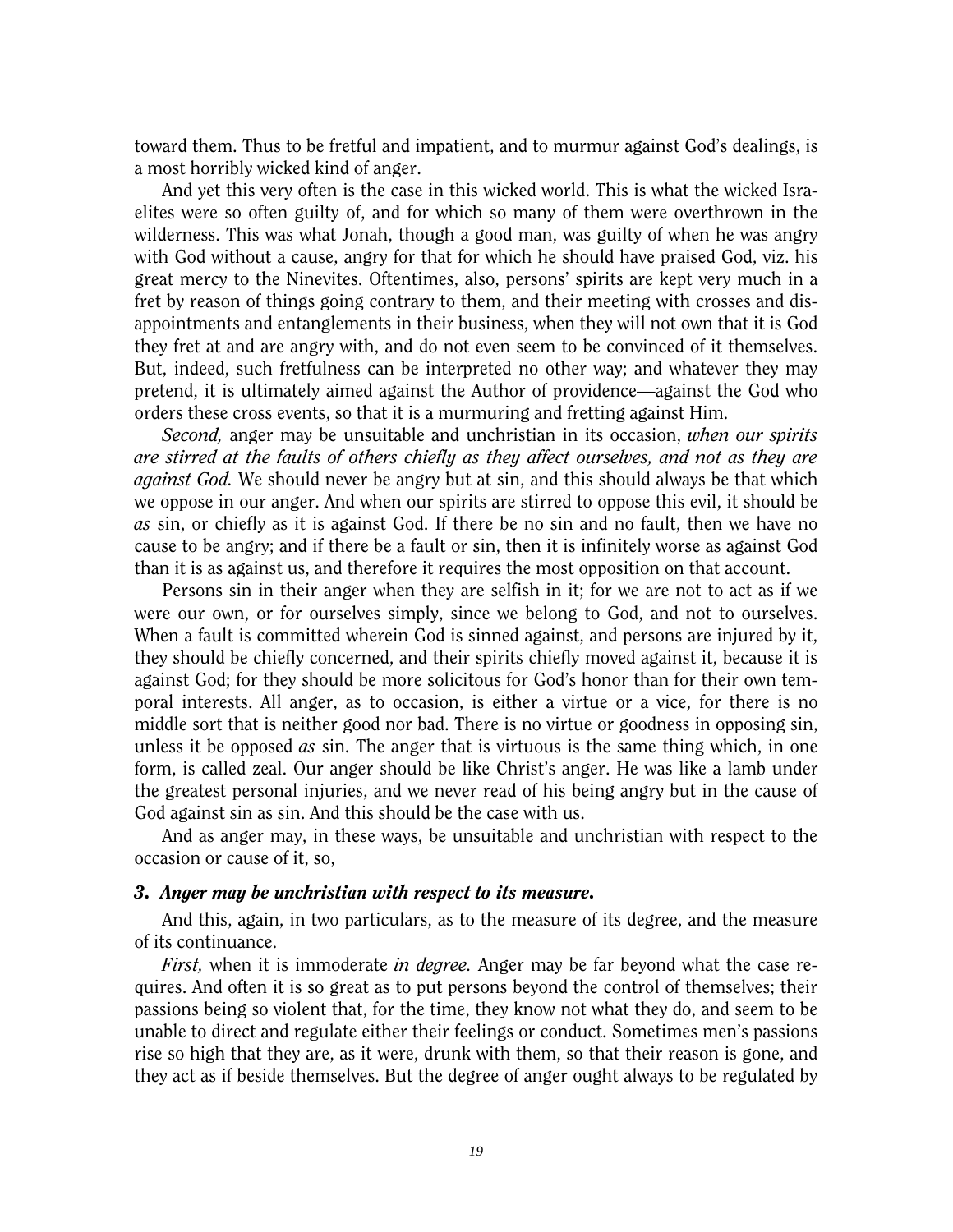the end of it, and it should never be suffered to rise any higher than so far as tends to the obtaining of the good ends which reason has proposed. And anger is also beyond measure, and thus sinful,

*Second,* when it is immoderate *in its continuance.* It is a very sinful thing for persons to be long angry. The wise man not only gives us the injunction, "Be not hasty in thy spirit to be angry," but he adds, that "anger resteth in the bosom of fools" (Ecc 7:9); and, says the apostle, "Be ye angry, and sin not: let not the sun go down upon your wrath" (Eph 4:26). If anger be long continued, it soon degenerates into malice, for the leaven of evil spreads faster than the leaven of good. If a person allows himself long to hold anger towards another, he will quickly come to hate him. And so we find that it actually is among those that retain a grudge in their hearts against others for week after week, and month after month, and year after year. They do, in the end, truly hate the persons against whom they thus lay up anger, whether they own it or not. And this is a most dreadful sin in the sight of God. All, therefore, should be exceedingly careful how they suffer anger long to continue in their hearts.

Having thus shown what is that angry or wrathful spirit to which charity or a Christian spirit is contrary, I pass, as proposed, to show,

# II. How Charity Is Contrary to It

And this I would do by showing, first, that charity or love, which is the sum of the Christian spirit, is directly, and in itself, contrary to the anger that is sinful; and, secondly, that the fruits of charity which are mentioned in the context, are all contrary to it.

## *1. Christian charity, or love, is directly contrary to all undue anger.*

Christian love is contrary to anger which is undue in its nature and that tends to revenge, and so implies ill-will; for the nature of love is goodwill. It tends to prevent persons from being angry without just cause, and will be far from disposing anyone to be angry for little faults. Love is backward to anger, and will not yield to it on trivial occasions, much less where there is no cause for being angry. It is a malignant and evil, and not a loving spirit, that disposes persons to be angry without cause. Love to God is opposite to a disposition in men to be angry at others' faults chiefly as they themselves are offended and injured by them: it rather disposes them to look at them chiefly as committed against God. If love be in exercise, it will tend to keep down the irascible passions, and hold them in subjection, so that reason and the spirit of love may regulate them and keep them from being immoderate in degree, or of long continuance.

And not only is charity, or Christian love, directly and in itself contrary to all undue anger, but,

# *2. All the fruits of this charity which are mentioned in the context are also contrary to it.*

And I shall mention only two of these fruits, as they may stand for all, viz. those virtues that are contrary to pride and selfishness.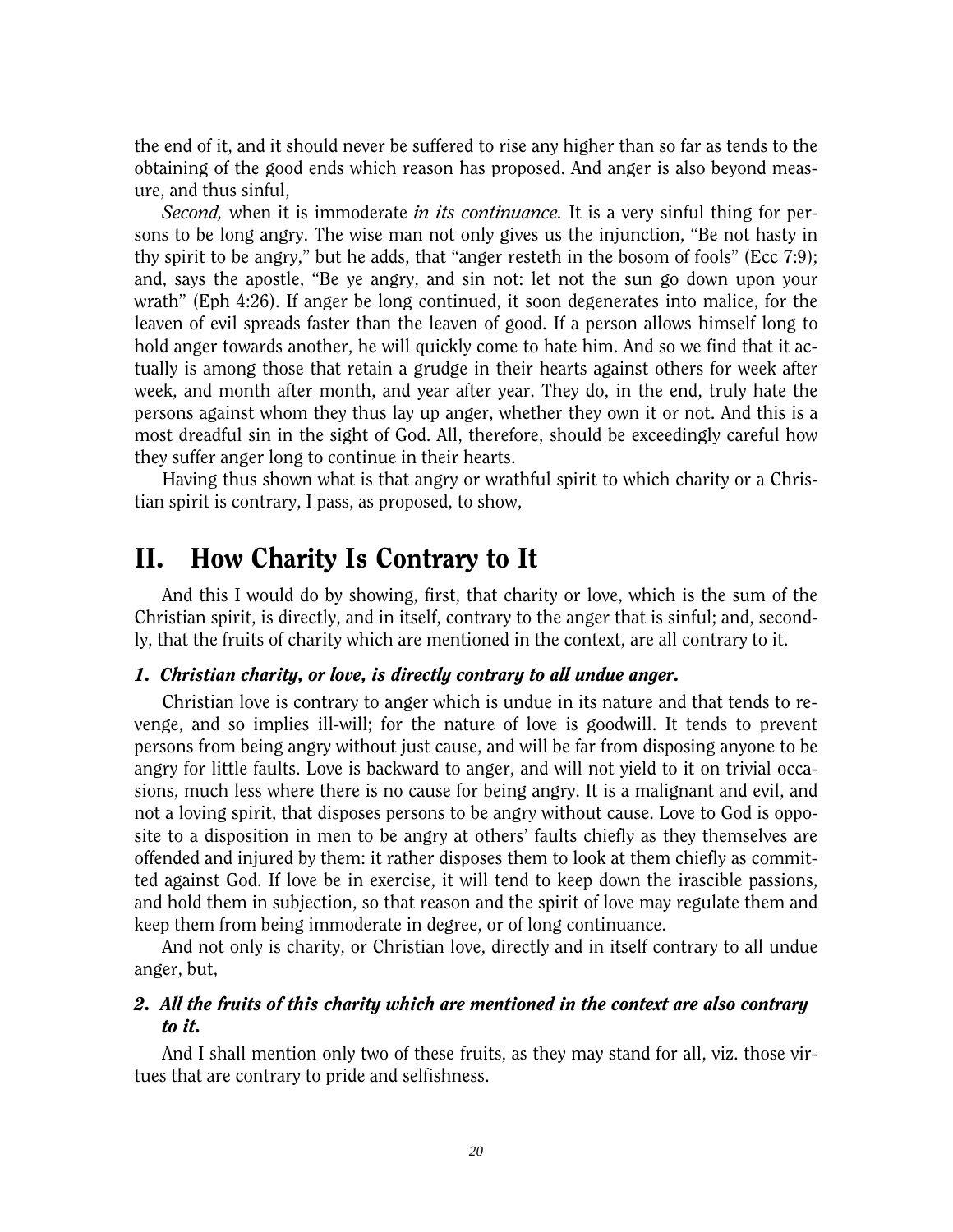*First,* love, or charity, is contrary to all undue and sinful anger, as in its fruits, *it is contrary to pride.* Pride is one chief cause of undue anger. It is because men are proud, and exalt themselves in their own hearts, that they are revengeful, and are apt to be excited, and to make great things out of little ones that may be against themselves. Yea, they even treat as vices things that are in themselves virtues, when they think their honor is touched, or when their will is crossed. And it is pride that makes men so unreasonable and rash in their anger, and raises it to such a high degree, and continues it so long, and often keeps it up in the form of habitual malice. But, as we have already seen, love, or Christian charity, is utterly opposed to pride. And so,

*Secondly,* love, or charity, is contrary to all sinful anger, as in its fruits, *it is contrary to selfishness.* It is because men are selfish and seek their own, that they are malicious and revengeful against all that oppose or interfere with their own interests. If men sought not chiefly their own private and selfish interests, but the glory of God and the common good, then their spirit would be a great deal more stirred up in God's cause than in their own; and they would not be prone to hasty, rash, inconsiderate, immoderate, and long-continued wrath, with any who might have injured or provoked them; but they would in a great measure forget themselves for God's sake, and from their zeal for the honor of Christ. The end they would aim at would be, not making themselves great, or getting their own will, but the glory of God and the good of their fellow-beings. But love, as we have seen, is opposed to all selfishness. Now we turn to,

# III.The Application of This Doctrine

In the application of this subject, let us use it,

# *1. In the way of self-examination*

Our own consciences, if faithfully searched and imperatively inquired of, can best tell us whether we are, or have been persons of such an angry spirit and wrathful disposition as has been described; whether we are frequently angry, or indulge in ill-will, or allow the continuance of anger. Have we not often been angry? And if so, is there not reason to think that that anger has been undue, and without just cause, and thus sinful? God does not call Christians into His kingdom that they may indulge greatly in fretfulness, and have their minds commonly stirred up and ruffled with anger. And has not most of the anger you have cherished been chiefly, if not entirely, on your own account?

Are there not some here present that are sitting before God with anger laid up in their hearts, and burning there? Or, if their anger is for a time concealed from human eyes, is it not like an old sore not thoroughly healed, but so that the least touch renews the smart; or like a smothered fire in the heaps of autumn leaves, which the least breeze will kindle into a flame?

And how is it in your families? Families are societies the most closely united of all; and their members are in the nearest relation, and under the greatest obligations to peace, and harmony, and love. And yet what has been your spirit in the family? Many a time have you not been fretful, and angry, and impatient, and peevish, and unkind to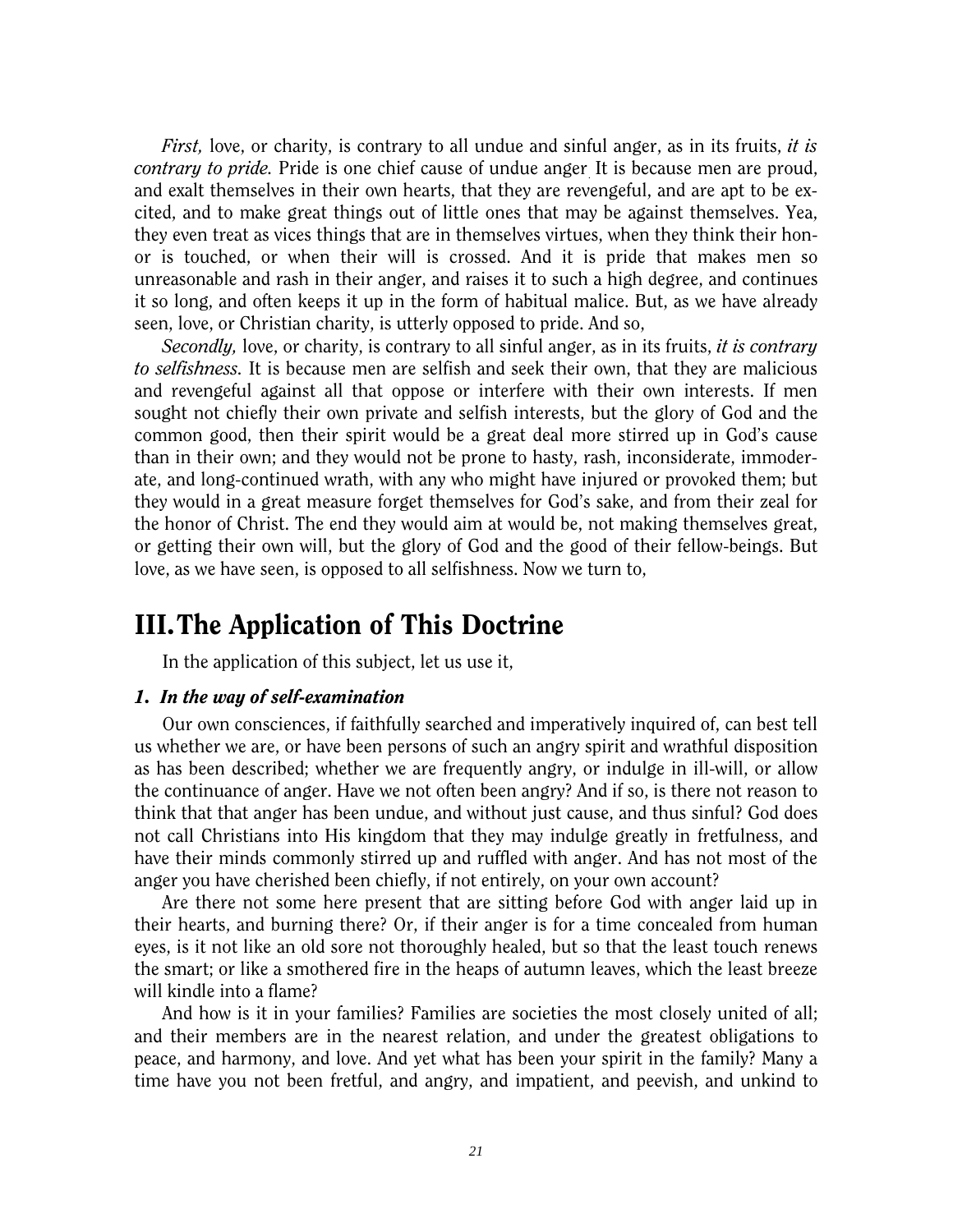those whom God has made in so great a measure dependent on you, and who are so easily made happy or unhappy by what you do or say—by your kindness or unkindness? And what kind of anger have you indulged in the family? Has it not often been unreasonable and sinful, not only in its nature, but in its occasions, where those with whom you were angry were not in fault, or when the fault was trifling or unintended, or where, perhaps, you were yourself in part to blame for it? and even where there might have been just cause, has not your wrath been continued, and led you to be sullen, or severe, to an extent that your own conscience disapproved?

And have you not been angry with your neighbors who live by you, and with whom you have to do daily? and on trifling occasions, and for little things, have you not allowed yourself in anger toward them? In all these points it becomes us to examine ourselves, and know what manner of spirit we are of, and wherein we come short of the spirit of Christ.

## *2. The subject dissuades from, and warns against, all sinful anger.*

The heart of man is exceeding prone to undue and sinful anger, being naturally full of pride and selfishness. We live in a world that is full of occasions that tend to stir up this corruption that is within us, so that we cannot expect to live in any tolerable measure as Christians would do, in this respect, without constant watchfulness and prayer. And we should not only watch against the exercises, but fight against the principle of anger, and seek earnestly to have that mortified in our hearts, by the establishment and increase of the spirit of divine love and humility in our souls.

And to this end, several things may be considered.

*First,* consider frequently *your own failings, by which you have given both God and man occasion to be displeased with you.* All your lifetime you have come short of God's requirements, and thus justly incurred his dreadful wrath; and constantly you have occasion to pray God that He will not be angry with you, but will show you mercy. And your failings have also been numerous toward your fellowmen, and have often given them occasion to be angry with you. Your faults are as great, perhaps, as theirs: and this thought should lead you not to spend so much of your time in fretting at the motes in their eyes, but rather to occupy it in pulling the beams out of your own. Very often those that are most ready to be angry with others, and to carry their resentments highest for their faults, are equally or still more guilty of the same faults. And so those that are most apt to be angry with others for speaking evil of them, are often most frequent in speaking evil of others, and even in their anger to vilify and abuse them.

If others, then, provoke us, instead of being angry with them, let our first thoughts be turned to ourselves, and let it put us on self-reflection, and lead us to inquire whether we have not been guilty of the very same things that excite our anger, or even of worse. Thus, thinking of our own failings and errors would tend to keep us from undue anger with others. And consider, also,

*Second,* how such undue anger *destroys the comfort of him that indulges it*. It troubles the soul in which it is, as a storm troubles the ocean. Such anger is inconsistent with a man's enjoying himself, or having any true peace or self-respect in his own spirit.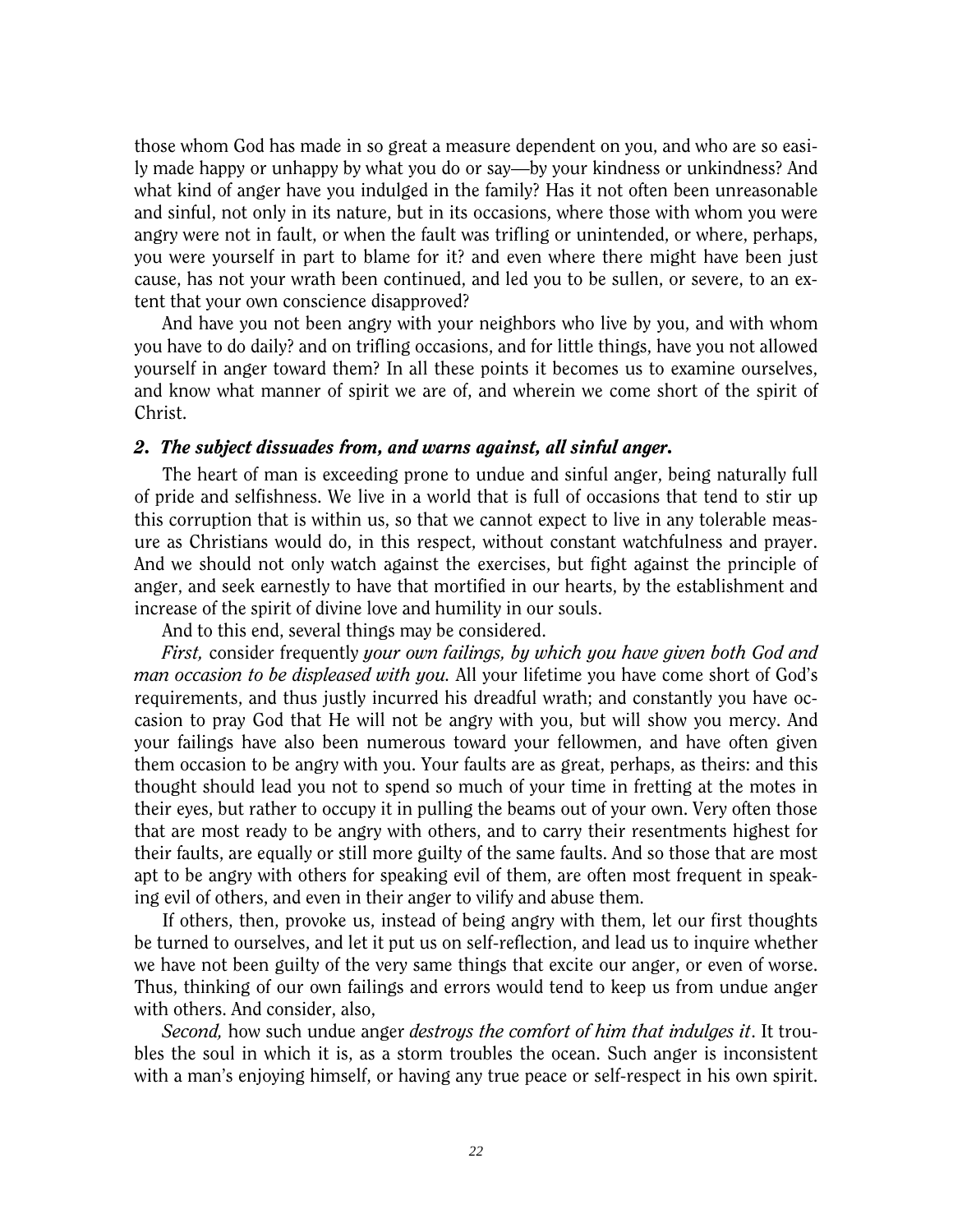Men of an angry and wrathful temper, whose minds are always in a fret, are the most miserable sort of men, and live a most miserable life; so that a regard to our own happiness should lead us to shun all undue and sinful anger. Consider, again,

*Third,* how much such a spirit *unfits persons for the duties of religion.* All undue anger indisposes us for the pious exercises and the active duties of religion. It puts the soul far from that sweet and excellent frame of spirit in which we most enjoy communion with God, and which makes truth and ordinances most profitable to us. And hence it is that God commands us not to approach His altars while we are at enmity with others, but "first to be reconciled to our brother, and then come and offer our gift" (Mat 5:24); and that by the apostle it is said, "I will, therefore, that men pray everywhere, lifting up holy hands, without wrath and doubting" (1Ti 2:8). And, once more, consider,

*Fourth,* that *angry men are spoken of in the Bible as unfit for human society.* The express direction of God is, "Make no friendship with an angry man, and with a furious man thou shalt not go: lest thou learn his ways, and get a snare to thy soul" (Pro 22:24,25). Such a man is accursed as a pest of society, who disturbs and disquiets it, and puts everything into confusion. "An angry man stirreth up strife, and a furious man aboundeth in transgression" (Pro 29:22). Every one is uncomfortable about him; his example is evil, and his conduct disapproved alike by God and men.

<span id="page-23-0"></span>Let these considerations, then, prevail with all, and lead them to avoid an angry spirit and temper, and to cultivate the spirit of gentleness, and kindness, and love, which is the spirit of heaven.

# 5 The Spirit of Charity Is the Opposite of a Censorious Spirit

*"Charity...thinketh no evil."—*1 Corinthians 13:5

Having remarked how charity, or Christian love, is opposed not only to pride and selfishness, but to the ordinary fruits of these evil dispositions, viz. an angry spirit and a censorious spirit, and having already spoken as to the former, I come now to the latter. And in respect to this, the apostle declares, that charity "*thinketh no evil*." The doctrine set forth in these words is clearly this: that *the spirit of charity, or Christian love, is the opposite of a censorious spirit;* or, in other words, it is contrary to a disposition to think or judge uncharitably of others.

Charity, in one of the common uses of the expression, signifies a disposition to think the best of others that the case will allow. This, however, as I have shown before, is not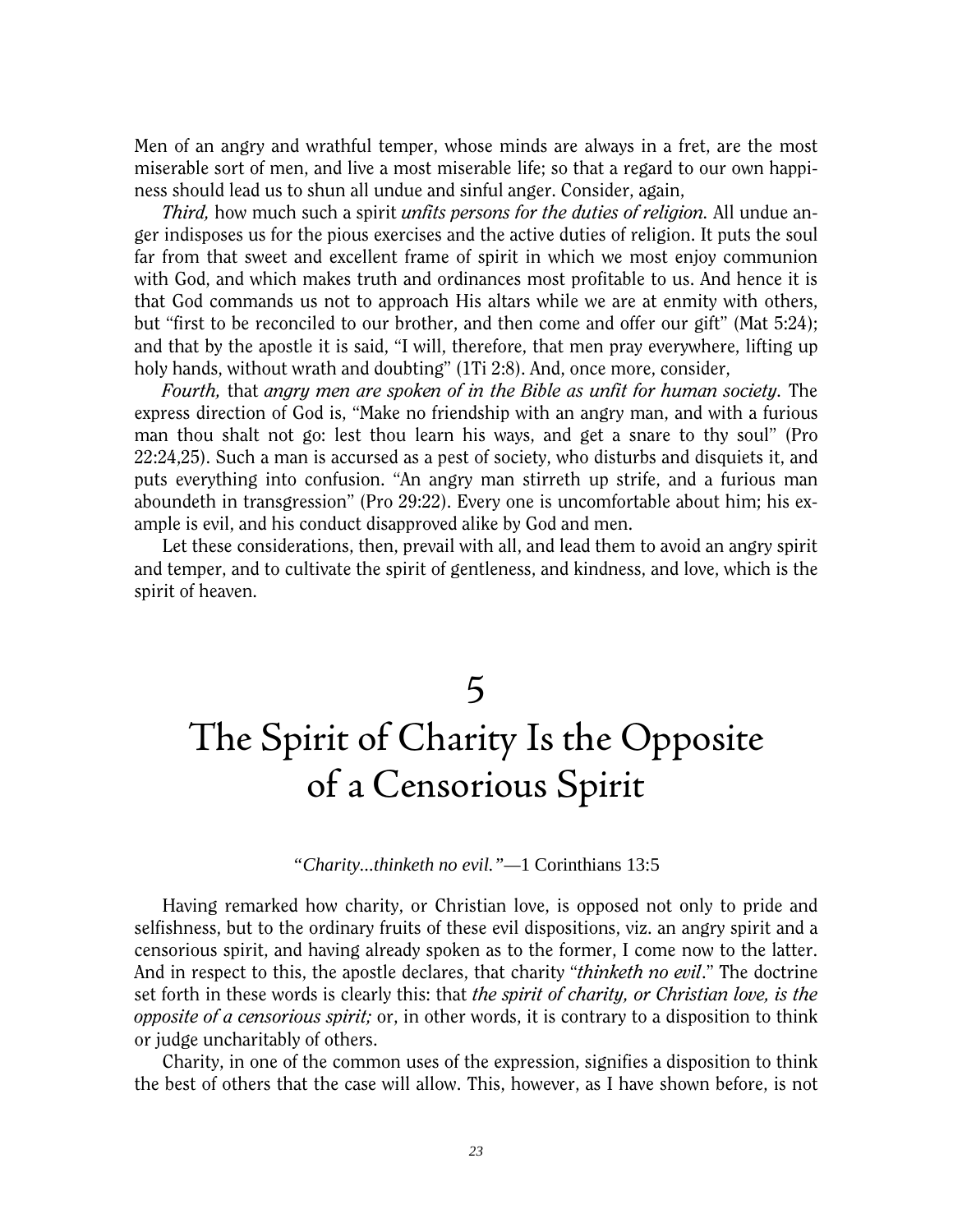the Scriptural meaning of the word *charity,* but only one way of its exercise, or one of its many and rich fruits. Charity is of vastly larger extent than this. It signifies, as we have already seen, the same as Christian or divine love, and so is the same as the Christian spirit.

In accordance with this view, we here find the spirit of charitable judging mentioned among many other good fruits of charity, and here expressed, as the other fruits of charity are in the context, *negatively,* or by denying the contrary fruit, viz. censoriousness, or a disposition uncharitably to judge or censure others.

In speaking to this point, I would, first, show the nature of censoriousness, or wherein it consists; and then mention some things wherein it appears to be contrary to a Christian spirit. I would show,

# I. The Nature of Censoriousness

The nature of a censorious spirit, a disposition uncharitably to judge others, consists in a disposition to think evil of others, or to judge evil of them, with respect to three things: their state, their qualities, their actions.

# *1. A forwardness*[11](#page-24-0) *to judge evil of the state of others*

It often shows itself in a disposition to think the worst of those about us, whether they are men of the world or professing Christians. In respect to the latter class, it often leads persons to pass censure on those who are professors of religion, and to condemn them as being hypocrites. Here, however, extremes are to be avoided. Some persons are very apt to be positive, from little things that they observe in others, in determining that they are godly men; and others are forward, from just as little things, to be positive in condemning others as not having the least degree of grace in their hearts, and as being strangers to vital and experimental religion. But all positiveness in an affair of this nature seems to be without warrant from the Word of God. God seems there to have reserved the positive determination of men's state to Himself, as a thing to be kept in His own hands, as the great and only searcher of the hearts of the children of men.

Persons are guilty of censoriousness in condemning the state of others, when they will do it from things that are no evidence of their being in a bad estate, or when they will condemn others as hypocrites because of God's providential dealings with them, as Job's three friends condemned him as a hypocrite on account of his uncommon and severe afflictions. And the same is true when they condemn them for the failings they may see in them, and which are no greater than are often incident to God's children, and it may be no greater, or not so great as their own, though, notwithstanding just such things, they think well of themselves as Christians. And so persons are censorious when they condemn others as being unconverted and carnal men because they differ from them in opinion on some points that are not fundamental, or when they judge ill of their state from what they observe in them, for want of making due allowances for their natu-

<span id="page-24-0"></span> $11$  **forwardness** – strong inclination; boldness; eagerness; too high a degree of readiness.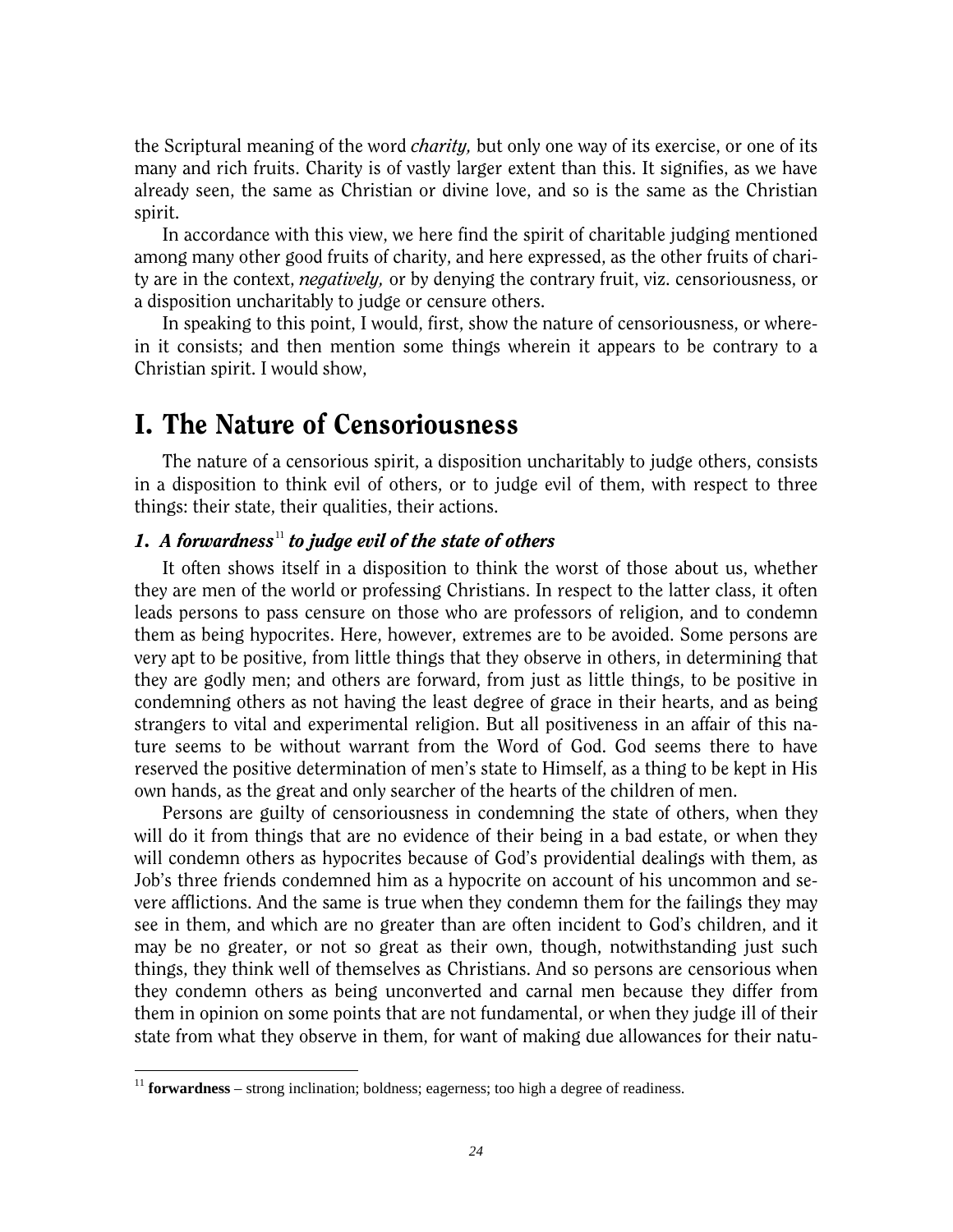ral temperament, or for their manner or want of education, or other peculiar disadvantages under which they labor. Persons are censorious when they are ready to reject all as irreligious and unconverted men, because their experiences do not in everything quadrate<sup>[12](#page-25-0)</sup> with their own; setting up themselves, and their own experience, as a standard and rule to all others; not being sensible of that vast variety and liberty which the Spirit of God permits and uses in His saving work on the hearts of men, and how mysterious and inscrutable His ways often are, and especially in this great work of making men new creatures in Christ Jesus. In all these ways, men often act, not only censoriously, but as unreasonably (in not allowing any to be Christians who have not their own experiences) as if they would not allow any to be men who had not just their own stature, and the same strength, or temperament of body, and the very same features of countenance with themselves.

# *2. A forwardness to judge evil of the qualities of others.*

It appears in a disposition to overlook their good qualities, or to think them destitute of such qualities when they are not, or to make very little of them; or to magnify their ill qualities, and make more of them than is just; or to charge them with those ill qualities that they have not. Some are very apt to charge others with ignorance and folly, and other contemptible qualities, when they in no sense deserve to be esteemed thus by them. Some seem very apt to entertain a very low and despicable opinion of others, and so to represent them to their associates and friends, when a charitable disposition would discern many good things in them, to balance or more than balance the evil, and would frankly own them to be persons not to be despised. And some are ready to charge others with those morally evil qualities that they are free from, or to charge them with such qualities in a much higher degree than they at all deserve.

Thus some have such a prejudice against some of their neighbors, that they regard them as a great deal more proud sort of persons, more selfish, or spiteful, or malicious, than they really are. Through some deep prejudice they have imbibed against them, they are ready to conceive that they have all manner of bad qualities, and no good ones. They seem to them to be an exceeding proud, or covetous, or selfish, or in some way bad, sort of men, when it may be that to others they appear well. Others see their many good qualities, and see, perhaps, many palliations of the qualities that are not good; but the censorious see only that which is evil, and speak only that which is unjust and disparaging as to the qualities of others.

# *3. A forwardness to judge evil of the actions of others.*

By actions, here, I would be understood to mean all the external voluntary acts of men, whether consisting in words or deeds. And a censorious spirit in judging evil of others' actions discovers itself in two things.

*First,* in judging them to be guilty of evil actions *without any evidence that constrains them to such a judgment.* A suspicious spirit, which leads persons to be jealous

<span id="page-25-0"></span> $12$  **quadrate** – to agree with; to square with.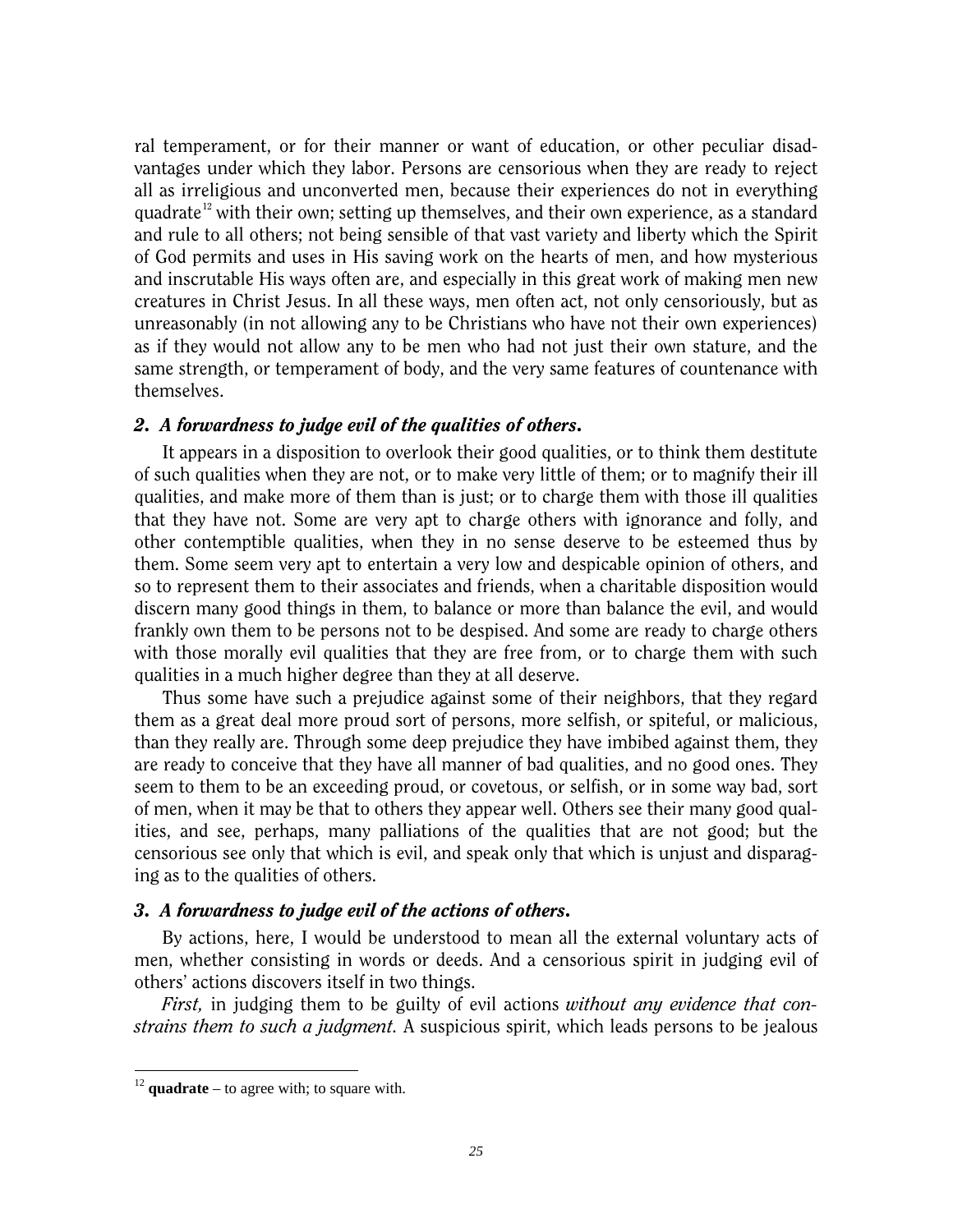of others, and ready to suspect them of being guilty of evil things when they have no evidence of it whatever, is an uncharitable spirit, and contrary to Christianity. Some persons are very free in passing their censures on others with respect to those things that they suppose they do out of their sight. They are ready to believe that they commit this, and that, and the other evil deed, in secret, and away from the eyes of men, or that they have done or said thus and so among their associates, and in the circle of their friends, and that, from some design or motive, they keep these things hid from others that are not in the same interest with themselves. These are the persons chargeable with the "evil surmisings" spoken of and condemned by the apostle, and which are connected with "envy, strife, and railings" (1Ti 6:4).

Very often, again, persons show an uncharitable and censorious spirit with respect to the actions of others, by being forward to take up and circulate evil reports about them. Merely hearing a flying and evil rumor about an individual, in such a thoughtless and lying world as this is, is far from being sufficient evidence against anyone, to make us believe he has been guilty of that which is reported; for the devil, who is called "the god of this world," is said to be "a liar, and the father of it," and too many, alas! of his children are like him in their speaking of falsehoods. And yet it is a very common thing for persons to pass a judgment on others, on no better ground or foundation than that they have heard that somebody has said this, or that, or the other thing, though they have no evidence that what is said is true. When they hear that another has done or said so and so, they seem at once to conclude that it is so, without making any further inquiry, though nothing is more uncertain, or more likely to prove false, than the mutterings or whispers of common fame. And some are always so ready to catch up an ill report, that it seems to be pleasing to them to hear evil of others. Their spirit seems greedy of it; and it is, as it were, food to the hunger of their depraved hearts, and they feed on it, as carrion birds do on the worst of flesh. They easily and greedily take it in as true, without examination, thus showing how contrary they are in character and conduct to him of whom the Psalmist speaks as dwelling in God's tabernacle, and abiding in his holy hill, and of whom he declares, that "he taketh not up a reproach against his neighbor" (Psa 15:1-3); and showing, also, that they are rather like "the wicked doer," that "giveth heed to false lips," and as the "liar," who "giveth ear to a naughty tongue" (Pro 17:4).

*Second,* a censorious spirit in judging evil of the actions of others also discovers itself in a disposition *to put the worst constructions on their actions.* The censorious are not only apt to judge others guilty of evil actions without sufficient evidence, but they are also prone to put a bad construction on their actions, when they will just as well, and perhaps better, admit of a good construction. Very often, the moving design and end in the action is secret, confined to the recesses of the actor's own bosom; and yet persons are commonly very forward to pass their censure upon the act, without reference to these: and this is a kind of censoriousness and uncharitable judging, as common, or more common, than any other. Thus, it is very common with men, when they are prejudiced against others, to put bad constructions on their actions or words that are seemingly good, as though they were performed in hypocrisy; and this is especially true in reference to public offices and affairs. If anything be said or done by persons wherein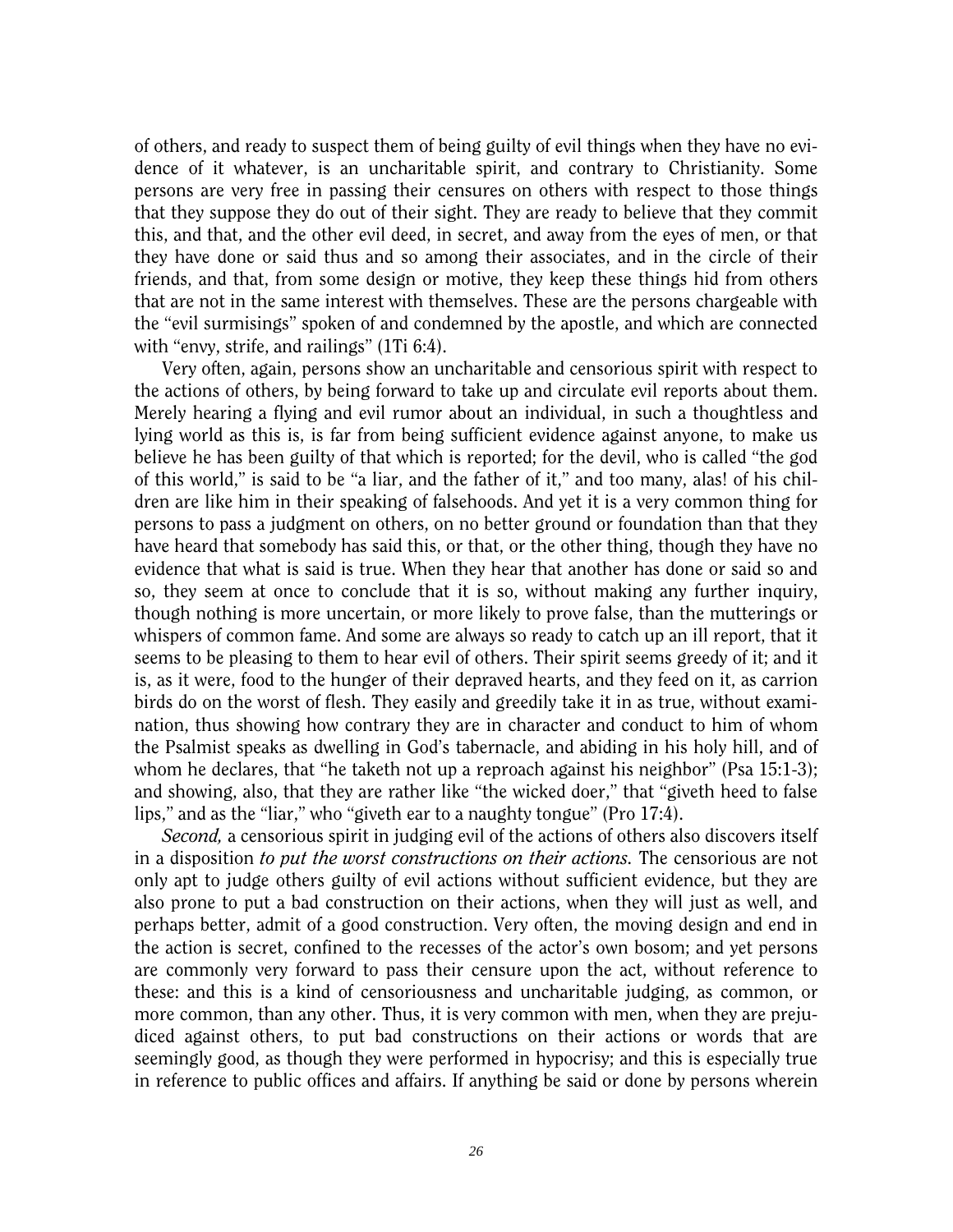there is a show of concern for the public good, or the good of a neighbor, or the honor of God, or the interest of religion, some will always be ready to say that all this is in hypocrisy, and that the design really is, only to promote their own interest, and to advance themselves; and that they are only flattering and deluding others, having all the time some evil design in their hearts.

## *4. Wherein lies the evil in judging ill of others?*

But here it may be inquired, "Wherein lies the evil of judging ill of others, since it is not true that all judging ill of others is unlawful? And where are the lines to be drawn?" To this I reply,

*First,* there are some persons *that are appointed on purpose to be judges,* in civil societies, and in churches, who are impartially to judge of others that properly fall under their cognizance, whether good or bad, and to pass sentence according to what they are; to approve the good, and condemn the bad, according to the evidence, and the nature of the act done, and its agreement or disagreement with the law which is the judges' rule.

*Second,* particular persons, in their private judgments of others; *are not obliged to divest themselves of reason,* that they may thus judge well of all. This would be plainly against reason; for Christian charity is not a thing founded on the ruins of reason, but there is the most sweet harmony between reason and charity. And therefore we are not forbidden to judge all persons when there is plain and clear evidence that they are justly chargeable with evil. We are not to blame, when we judge those to be wicked men, and poor Christless wretches, who give flagrant proof that they are so by a course of wicked action. "Some men's sins," says the apostle, "are open beforehand, going before to judgment; and some men they follow after" (1Ti 5:24). That is, some men's sins are such plain testimony against them, that they are sufficient to condemn them as wicked men in full sight of the world, even before the coming of that final day of judgment that shall disclose the secrets of the heart to all. And so some men's actions give such clear evidence of the evil of their intentions, that it is no judging the secrets of the heart, to judge that their designs and ends are wicked.

And therefore it is plain, that all judging as to others' state, or qualifications, or actions, is not an uncharitable censoriousness. But the evil of that judging wherein censoriousness consists, lies in two things.

*First,* it lies in judging evil of others *when evidence does not oblige to it,* or in thinking ill of them when the case very well allows of thinking well of them; when those things that seem to be in their favor are overlooked, and only those that are against them are regarded, and when the latter are magnified, and too great stress laid on them. And the same is the case when persons are hasty and rash in judging and condemning others, though both prudence and charity oblige them to suspend their judgment till they know more of the matter, and all the circumstances are plain before them. Persons may often show a great deal of uncharitableness and rashness, in freely censuring others before they have heard what they have to say in their defense. And hence it is said, "He that answereth a matter before he heareth it, it is folly and shame unto him" (Pro 18:13).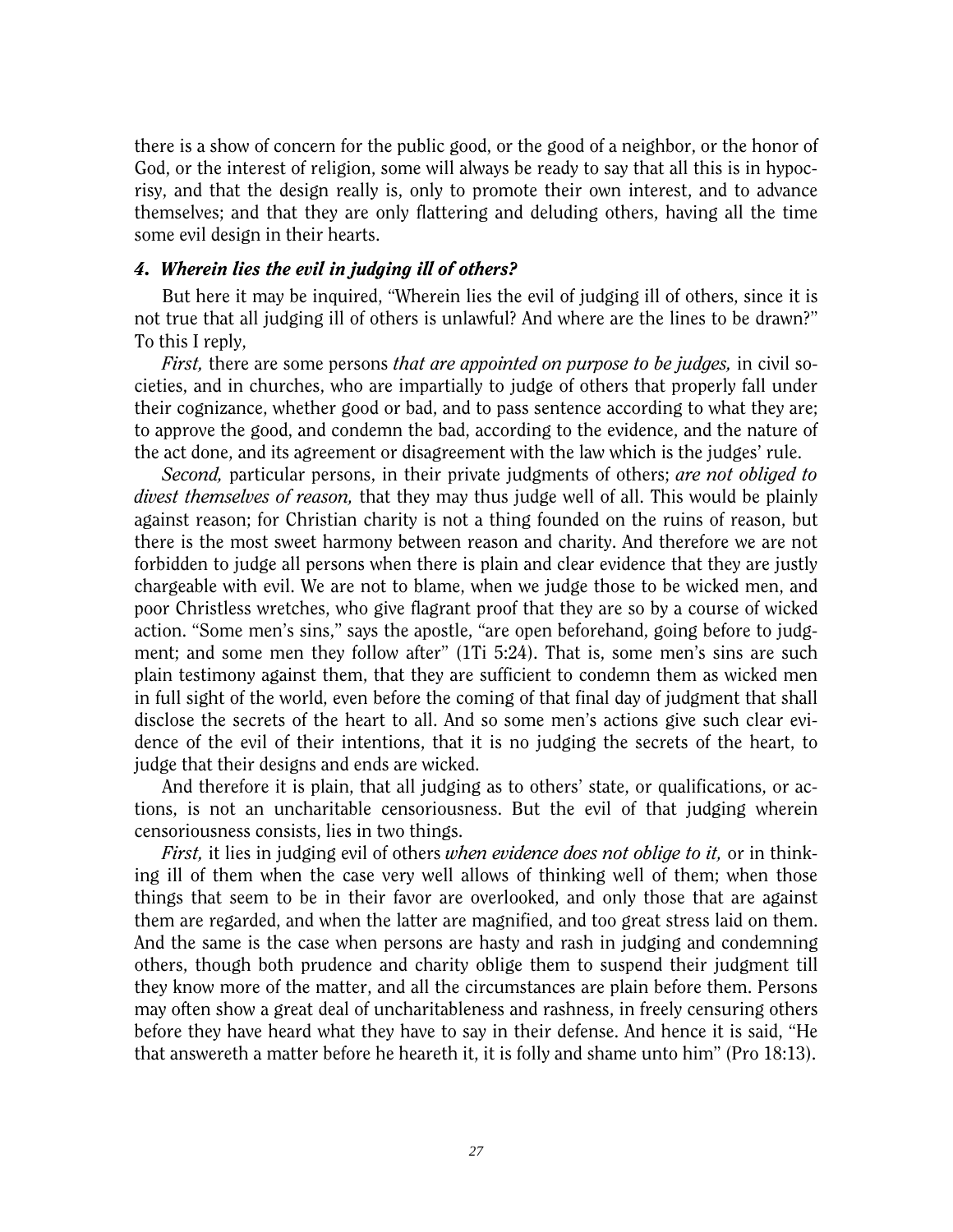*Second,* the evil of that judging which is censorious lies in a *well-pleasedness* in judging ill of others. Persons may judge ill of others, from clear and plain evidence that compels them to it, and yet it may be to their grief that they are obliged to judge as they do; just as when a tender parent hears of some great crime of a child with such evidence that he cannot but think it true. But very often judgment is passed against others, in such a manner as shows that the individual is well pleased in passing it. He is so forward in judging evil, and judges on such slight evidence, and carries his judgment to such extremes, as shows that his inclination is in it, and that he loves to think the worst of others. Such a well-pleasedness in judging ill of others is also manifested in our being forward to declare our judgment, and to speak as well as think evil of others. It may be in speaking of them with ridicule, or an air of contempt, or in bitterness or maliciousness of spirit, or with manifest pleasure in their deficiencies or errors. When to judge ill of others is against the inclination of persons, they will be very cautious in doing it, and will go no further in it than evidence obliges them, and will think the best that the nature of the case will admit, and will put the best possible construction on the words and actions of others. And when they are obliged, against their inclination, to think evil of another, it will be no pleasure to declare it, but they will be backward to speak of it to any, and will do so only when a sense of duty leads them to it.

Having thus shown the nature of censoriousness, I pass, as proposed, to show how,

# II. A Censorious Spirit Is Contrary to the Spirit of Charity, or Christian Love.

## *1. A censorious spirit is contrary to love to our neighbor.*

#### And this appears by three things.

*First,* we see that persons are *very backward to judge evil of themselves.* They are very ready to think well of their own qualifications; and so they are forward to think the best of their own state. If there be anything in them that resembles grace, they are exceeding apt to think that their state is good; and so they are ready to think well of their own words and deeds, and very backward to think evil of themselves in any of these respects. And the reason is, that they have a great love to themselves. And, therefore, if they loved their neighbor as themselves, love would have the same tendency with respect to him.

*Second,* we see that persons *are very backward to judge evil of those they love.* Thus we see it is in men toward those that are their personal friends, and thus it is in parents toward their children. They are very ready to think well of them, and to think the best of their qualifications, whether natural or moral. They are much more backward than others to take up evil reports of them, and slow to believe what is said against them. They are forward to put the most favorable constructions on their actions. And the reason is, because they love them.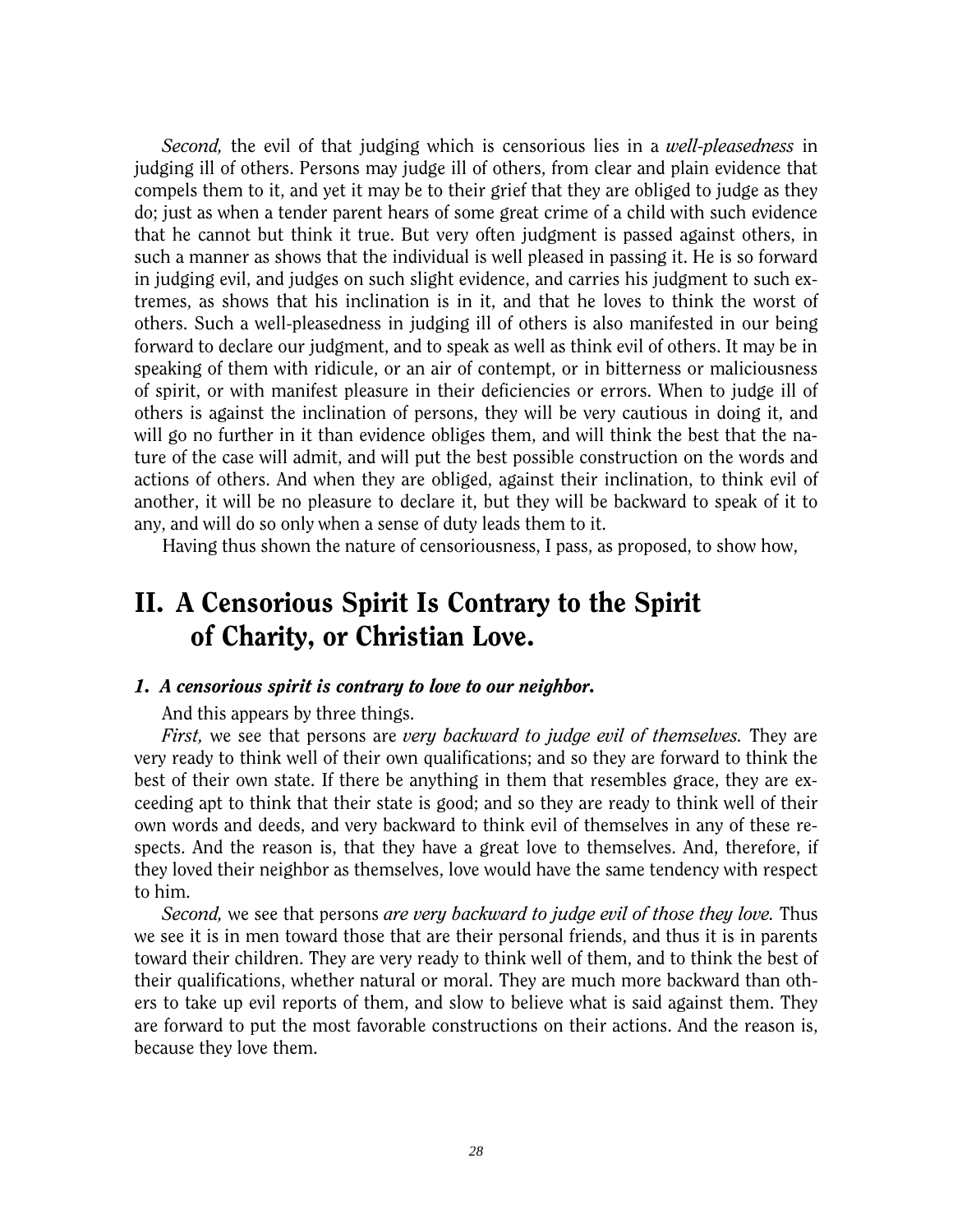*Third,* we see, also, that it is universally the case, *that where hatred and ill-will toward others most prevail, there a censorious spirit does most prevail also.* When persons fall out, and there is a difficulty between them, and anger and prejudice arise, and ill-will is contracted, there is always a forwardness to judge the worst of each other; an aptness to think meanly of each other's qualifications, and to imagine they discover in each other a great many evil qualities, and some that are very evil indeed. And each is apt to entertain jealousies of what the other may do when absent and out of sight; and is forward to listen to evil reports respecting him, and to believe every word of them, and apt to put the worst construction on all that he may say or do. And very commonly there is a forwardness to think ill of the condition he is in, and to censure him as a graceless person. And as it is in cases like this, of difficulty between particular persons, so it is apt to be the like in cases of difference between two parties. And these things show plainly that it is want<sup>[13](#page-29-0)</sup> of Christian love to our neighbor, and the indulgence of a contrary spirit, from which censoriousness arises. I will only add,

## *2. A censorious spirit manifests a proud spirit.*

And this, the context declares, is contrary to the spirit of charity, or Christian love. A forwardness to judge and censure others shows a proud disposition, as though the censorious person thought himself free from such faults and blemishes, and therefore felt justified in being busy and bitter in charging others with them, and censuring and condemning them for them. This is implied in the language of the Savior, "Judge not, that ye be not judged…And why beholdest thou the mote that is in thy brother's eye, but considerest not the beam that is in thine own eye? Or how wilt thou say to thy brother, Let me pull out the mote out of thine eye; and, behold, a beam is in thine own eye? *Thou hypocrite!*" (Mat 7:1-5). And the same is implied in the declaration of the apostle, "Therefore thou art inexcusable, O man, whosoever thou art that judgest: for wherein thou judgest another, thou condemnest thyself; for thou that judgest doest the same things" (Rom 2:1). If men were humbly sensible of their own failings, they would not be very forward or pleased in judging others, for the censure passed upon others would but rest on themselves. There are the same kinds of corruption in one man's heart as in another's; and if those persons that are most busy in censuring others would but look within, and seriously examine their own hearts and lives, they might generally see the same dispositions and behavior in themselves, at one time or another, which they see and judge in others, or at least something as much deserving of censure.

And a disposition to judge and condemn shows a conceited and arrogant disposition. It has the appearance of a person's setting himself up above others, as though he were fit to be the lord and judge of his fellow-servants, and he supposed they were to stand or fall according to his sentence. This seems implied in the language of the apostle, "He that speaketh evil of his brother, and judgeth his brother, speaketh evil of the law, and judgeth the law; but if thou judge the law, thou art not a doer of the law, but a judge" (Jam 4:11). That is, you do not act as a fellow-servant to him that you judge, or as one that is

<span id="page-29-0"></span> $13$  **want** – lack.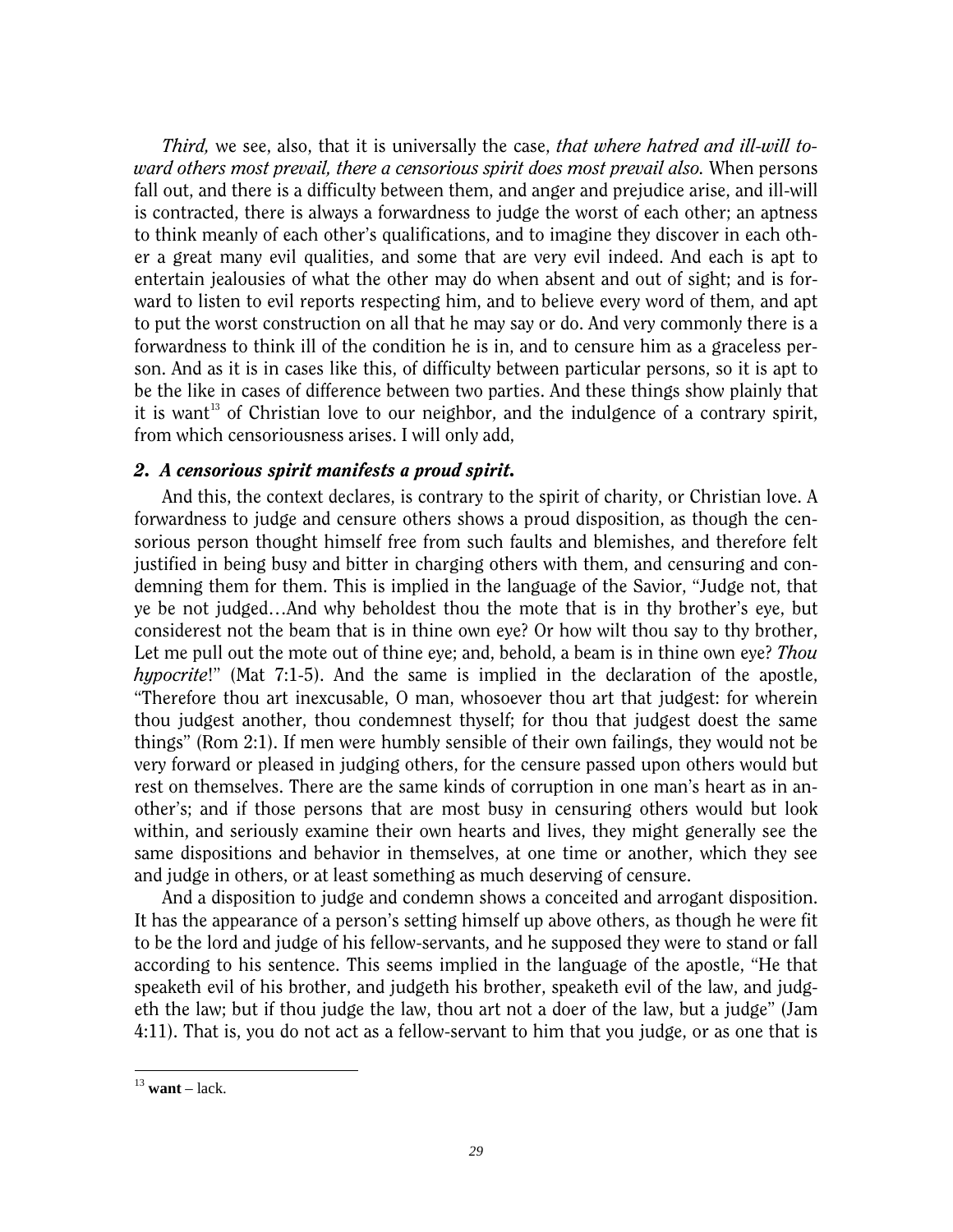under the same law with him, but as the giver of the law, and the judge whose province it is to pass sentence under it. And therefore it is added, in the next verse, "There is one lawgiver, who is able to save and to destroy. Who art thou that judgest another?" And so also Scripture says, "Who art thou that judgest another man's servant? to his own master he standeth or falleth" (Rom 14:4). God is the only rightful judge, and the thought of His sovereignty and dominion should hold us back from daring to judge or censure our fellow-beings.

# III.Application of This Doctrine

In the application of this subject I remark,

# *1. It sternly reproves those who commonly take to themselves the liberty of speaking evil of others.*

If to think evil be so much to be condemned, surely they are still more to be condemned who not only allow themselves in thinking, but also in speaking evil of others, and backbiting them with their tongues. The evil-speaking that is against neighbors behind their backs does very much consist in censuring them, or in the expression of uncharitable thoughts and judgments of their persons and behavior. And, therefore, speaking evil of others, and judging others, are sometimes put for the same thing in the Bible, as in the passage just quoted from the apostle James.

How often does the Scripture condemn backbiting and evil-speaking! The Psalmist declares of the wicked, "Thou givest thy mouth to evil, and thy tongue frameth deceit. Thou sittest and speakest against thy brother; thou slanderest thine own mother's son" (Psa 50:19,20). And, says the apostle, to Titus, "Put them in mind... to speak evil of no man, to be no brawlers, but gentle, showing all meekness unto all men" (Tit 3:1,2); and again, it is written, "Wherefore, laying aside all malice, and all guile, and hypocrisies, and envies, and all evil-speakings" (1Pe 2:1). And it is mentioned, as part of the character of everyone that is a citizen of Zion, and that shall stand on God's holy hill, that he "backbiteth not with his tongue" (Psa 15:3).

Inquire, therefore, whether you have not been often guilty of this; whether you have not frequently censured others, and expressed your hard thoughts of them, especially of those with whom you may have had some difficulty, or that have been of a different party from yourself. And is it not a practice in which you more or less allow yourself now, from day to day? And if so, consider how contrary it is to the spirit of Christianity, and to the solemn profession which, it may be, you have made as Christians; and be admonished entirely and at once to forsake it.

# *2. The subject also warns all against censoriousness, either by thinking or speaking evil of others, as they would be worthy of the name of Christians.*

And here, in addition to the thoughts already suggested, let three things be considered.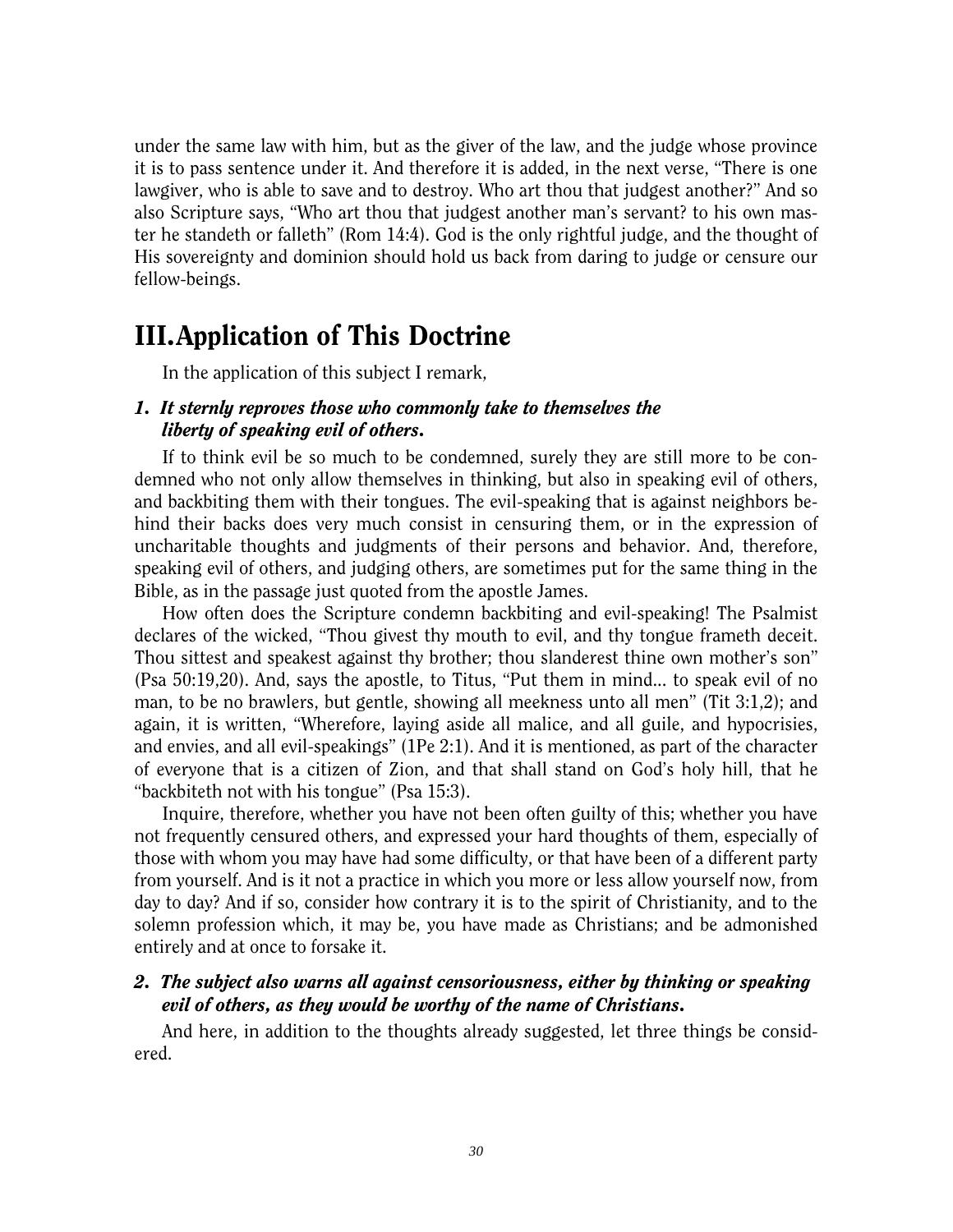*First, how often, when the truth comes fully out, do things appear far better concerning others than at first we were ready to judge*. There are many instances in the Scriptures to this point. When the children of Reuben, and of Gad, and the half tribe of Manasseh had built an altar by Jordan, the rest of Israel heard of it, and presently concluded that they had turned away from the Lord, and rashly resolved to go to war against them. But when the truth came to light, it appeared, on the contrary, that they had erected their altar for a good end, even for the worship of God, as may be seen in the twenty-second chapter of Joshua. Eli thought Hannah was drunk, when she came up to the temple; but when the truth came to light, he was satisfied that she was full of grief, and was praying and pouring out her soul before God (1Sa 1:12-16). David concluded, from what Ziba told him, that Mephibosheth had manifested a rebellious and treasonable spirit against his crown, and so acted on his censorious judgment, greatly to the injury of the latter; but when the truth came to appear, he saw it was quite otherwise. Elijah judged ill of the state of Israel, that none were true worshippers of God but himself; but when God told him the truth, it appeared that there were seven thousand who had not bowed the knee to Baal.

And how commonly are things very much the same now-a-days! How often, on thorough examination, have we found things better of others than we have heard, and than at first we were ready to judge! There are always two sides to every story, and it is generally wise, and safe, and charitable to take the best; and yet there is probably no one way in which persons are so liable to be wrong, as in presuming the worst is true, and in forming and expressing their judgment of others, and of their actions, without waiting till all the truth is known.

*Second, how little occasion is there for us to pass our sentence on others* with respect to their state, qualification or actions that do not concern us. Our great concern is with ourselves. It is of infinite consequence to us that we have a good estate before God; that we are possessed of good qualities and principles; and that we behave ourselves well, and act with right aims, and for right ends. But it is a minor matter to us how it is with others. And there is little need of our censure being passed, even if it were deserved, which we cannot be sure of; for the business is in the hands of God, who is infinitely more fit to see to it than we can be. And there is a day appointed for His decision. So that, if we assume to judge others, we shall not only take upon ourselves a work that does not belong to us, but we shall be doing it before the time. "Therefore," says the apostle, "judge nothing before the time, until the Lord come, who both will bring to light the hidden things of darkness, and will make manifest the counsels of the hearts; and then shall every man have praise of God" (1 Cor 4:5).

*Third,* God has threatened, that *if we are found censoriously judging and condemning others, we shall be condemned ourselves.* "Judge not," he says, "that ye be not judged; for with what judgment ye judge, ye shall be judged" (Mat 7:1). And again, the apostle asks, "And thinkest thou this, O man, that judgest them which do such things, and doest the same, that thou shalt escape the judgment of God?" (Rom 2:3). These are awful threatenings from the lips of that great Being who is to be our judge at the final day, by whom it infinitely concerns us to be acquitted, and from whom a sentence of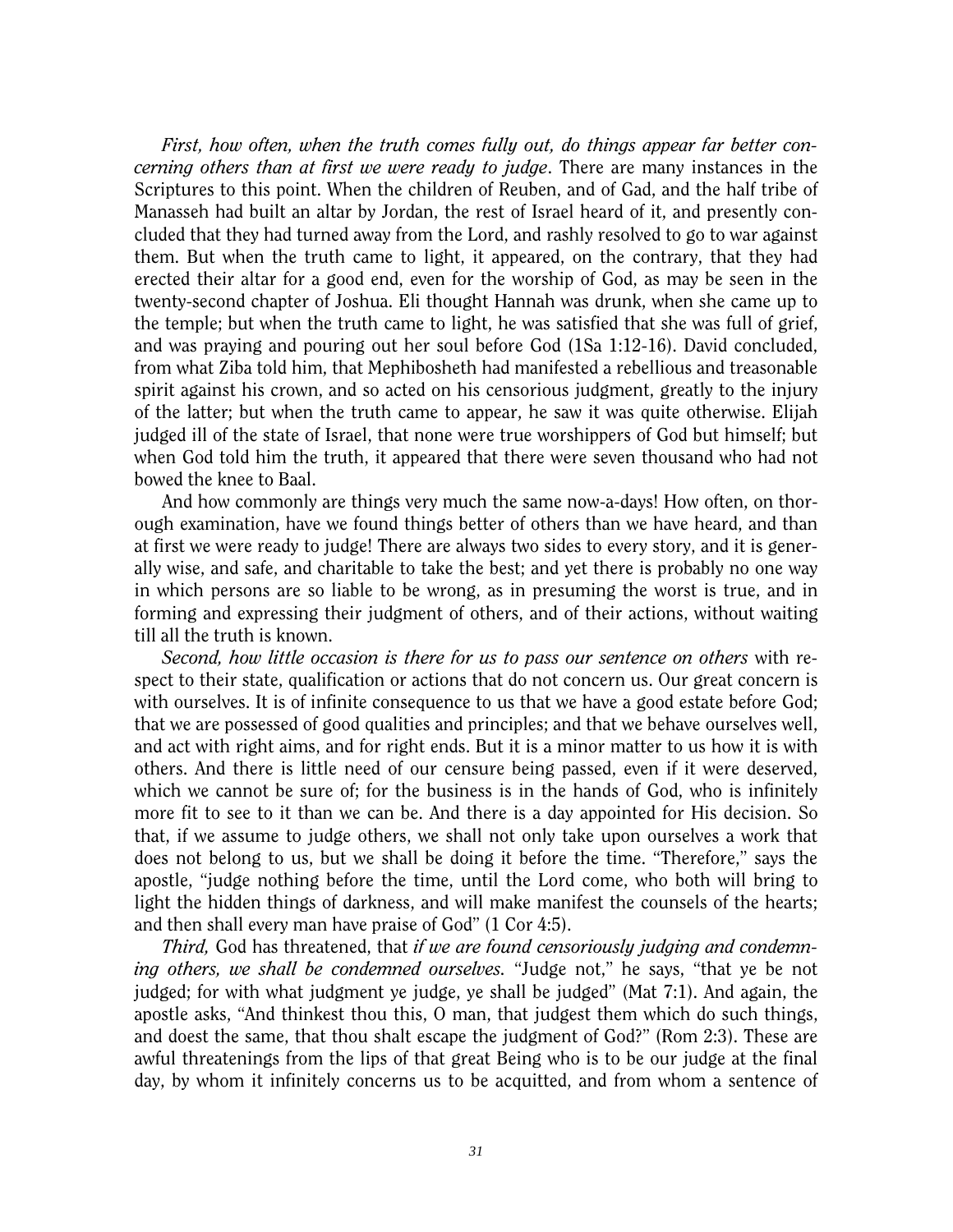<span id="page-32-0"></span>condemnation will be unspeakably dreadful to us, if at last we sink forever under it. Therefore, as we would not ourselves receive condemnation from Him, let us not mete out such measure to others.

# 6. Heaven Is a World of Charity, or Love

*"Charity never faileth: but whether there be prophecies, they shall fail; whether there be tongues, they shall cease; whether there be knowledge, it shall vanish away. For we know in part, and we prophesy in part. But when that which is perfect is come, then that which is in part shall be done away."*

*—*1 Corinthians 13:8-10

The doctrine that I would draw from the text is, that *heaven is a world of charity, or love.*

The apostle speaks, in the text, of a state of the church when it is perfect in heaven, and therefore a state in which the Holy Spirit shall be more perfectly and abundantly given to the church than it is now on earth. But the way in which it shall be given when it is so abundantly poured forth, will be in that great fruit of the Spirit, holy and divine love, in the hearts of all the blessed inhabitants of that world. So that the heavenly state of the church is a state that is distinguished from its earthly state, as it is that state which God has designed especially for such a communication of His Holy Spirit, and in which it shall be given perfectly; whereas, in the present state of the church, it is given with great imperfection. And it is also a state in which this holy love or charity shall be, as it were, the only gift or fruit of the Spirit, as being the most perfect and glorious of all, and which, being brought to perfection, renders all other gifts that God was wont to bestow on his church on earth, needless.

The CAUSE and FOUNTAIN of love in heaven is in…that the God of love Himself dwells in heaven. Heaven is the palace or presence-chamber of the high and holy One, whose name is love, and who is both the cause and source of all holy love. God, considered with respect to His essence, is everywhere—He fills both heaven and earth. But yet He is said, in some respects, to be more especially in some places than in others. He was said of old to dwell in the land of Israel, above all other lands; and in Jerusalem, above all other cities of that land; and in the temple, above all other buildings in the city; and in the holy of holies, above all other apartments of the temple; and on the mercy seat, over the ark of the covenant, above all other places in the holy of holies. But heaven is His dwelling-place above all other places in the universe; and all those places in which He was said to dwell of old, were but types of this. Heaven is a part of creation that God has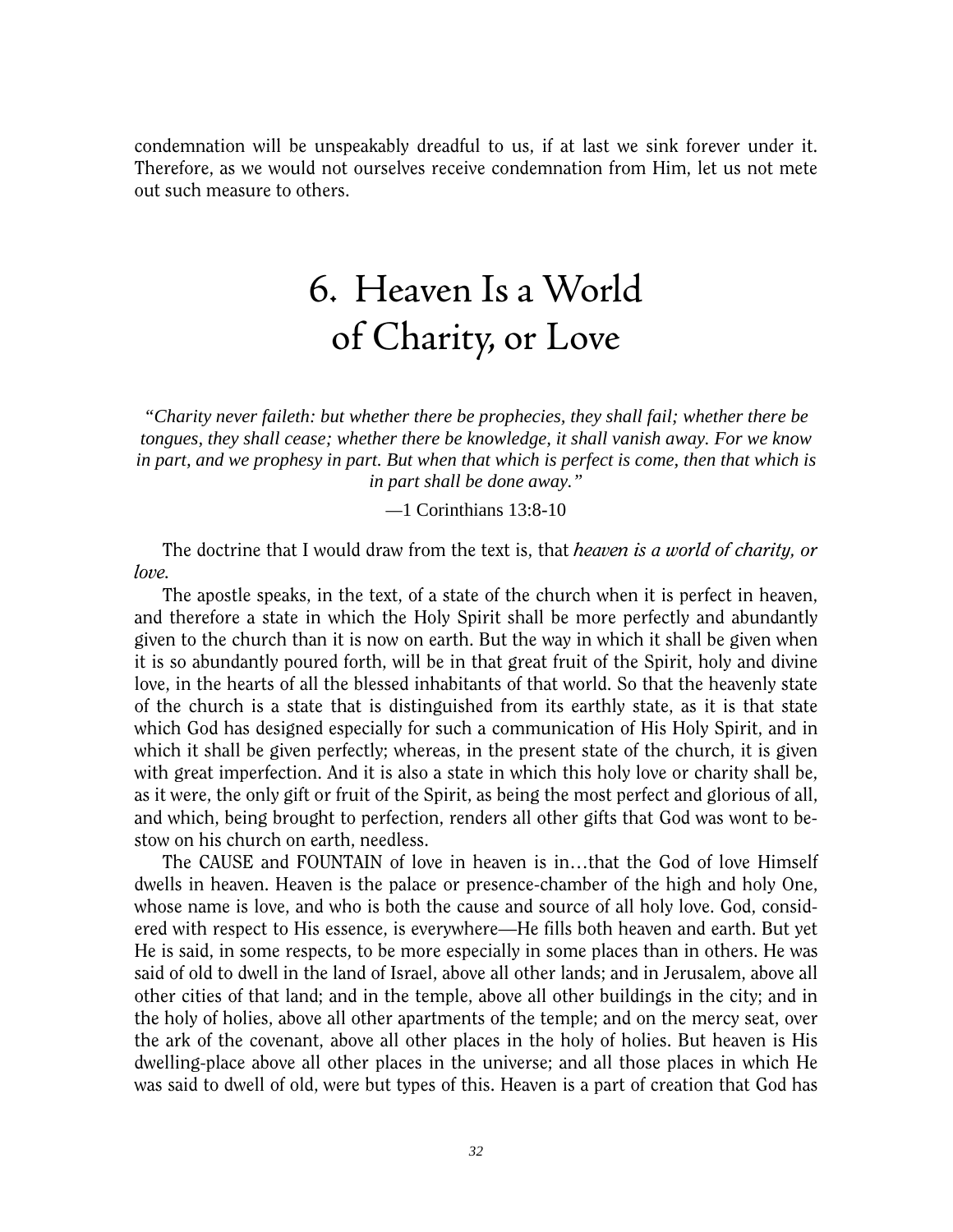built for this end, to be the place of His glorious presence, and it is His abode forever; and here will He dwell, and gloriously manifest Himself to all eternity.

And this renders heaven a world of love; for God is the fountain of love, as the sun is the fountain of light. And therefore the glorious presence of God in heaven, fills heaven with love, as the sun, placed in the midst of the visible heavens in a clear day, fills the world with light. The apostle tells us that "God is love" (1Jo 4:8); and therefore, seeing He is an infinite being, it follows that He is an infinite fountain of love. Seeing He is an all-sufficient being, it follows that He is a full and over-flowing, and inexhaustible fountain of love. And in that He is an unchangeable and eternal being, He is an unchangeable and eternal fountain of love.

There, even in heaven, dwells the God from whom every stream of holy love, yea, every drop that is, or ever was, proceeds. There dwells God the Father, God the Son, and God the Spirit, united as one, in infinitely dear, and incomprehensible, and mutual, and eternal love. There dwells God the Father, who is the father of mercies, and so the father of love, who so loved the world as to give His only-begotten Son to die for it. There dwells Christ, the Lamb of God, the prince of peace and of love, who so loved the world that He shed His blood, and poured out His soul unto death for men. There dwells the great Mediator, through whom all the divine love is expressed toward men, and by whom the fruits of that love have been purchased, and through whom they are communicated, and through whom love is imparted to the hearts of all God's people. There dwells Christ in both His natures, the human and the divine, sitting on the same throne with the Father. And there dwells the Holy Spirit—the Spirit of divine love, in whom the very essence of God, as it were, flows out, and is breathed forth in love, and by whose immediate influence all holy love is shed abroad in the hearts of all the saints on earth and in heaven. There, in heaven, this infinite fountain of love—this eternal Three in One—is set open without any obstacle to hinder access to it, as it flows forever. There this glorious God is manifested, and shines forth, in full glory, in beams of love. And there this glorious fountain forever flows forth in streams, yea, in rivers of love and delight, and these rivers swell, as it were, to an ocean of love, in which the souls of the ransomed may bathe with the sweetest enjoyment, and their hearts, as it were, be deluged with love!

If you would be in the way to the world of love, see that you live a life of love—of love to God, and love to men. All of us hope to have part in the world of love hereafter, and therefore we should cherish the spirit of love, and live a life of holy love here on earth. This is the way to be like the inhabitants of heaven, who are now confirmed in love forever. Only in this way can you be like them in excellence and loveliness, and like them, too, in happiness, and rest, and joy. By living in love in this world you may be like them, too, in sweet and holy peace, and thus have, on earth, the foretastes of heavenly pleasures and delights.

**\_\_\_\_\_\_\_\_\_\_\_\_\_\_\_\_\_\_\_\_\_**